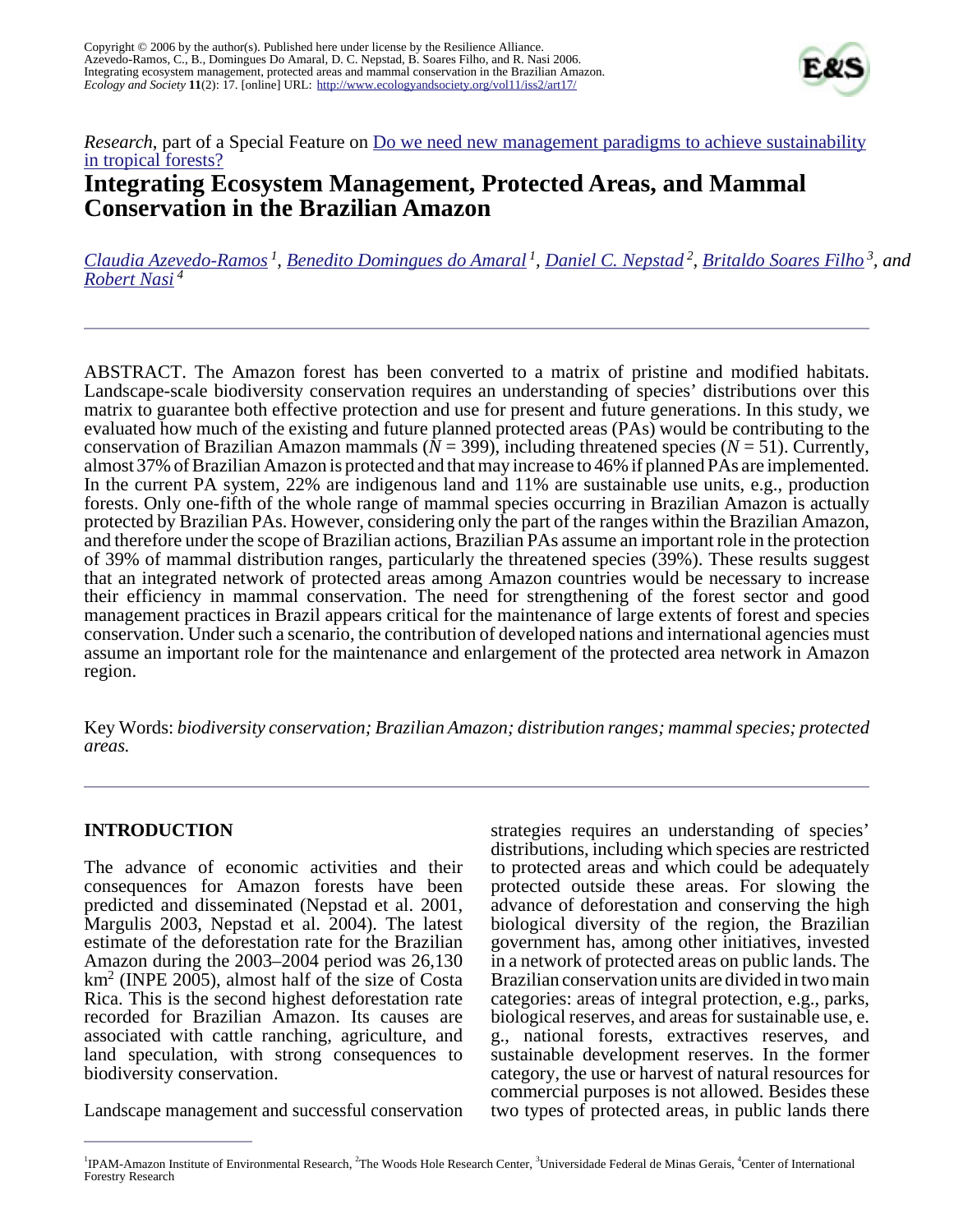are also indigenous lands and military areas. Although they are not considered conservation units by Brazilian law they also have restricted use, not been allowed any economical activities. For the purpose of this study, hereafter, conservation units, indigenous land and military areas are collectively called protected areas (PAs). In addition to the existing PAs, future conservation units are planned for the Brazilian Amazon. The Amazon Region Protected Areas (ARPA) project is a Brazilian government initiative for a system of  $28.5 \text{ X}$  10<sup>6</sup> ha of parks and other protected areas, i.e., more than 10% of the Brazilian Amazon, to be implemented over 10 yr [\(www.mma.gov.br](http://www.mma.gov.br)). ARPA also includes the consolidation of some already existing conservation units. It is coordinated by the Ministry of Environment and executed by the Brazilian Environmental Agency (IBAMA), with support from the World Bank, the World Wildlife Fund (WWF) pilot program for tropical forest protection in Brazil (PPG-7), the Global Environmental Facility (GEF), and the German Aid Agency (KFW).

According to Brazilian law, two of the main objectives of the National System of Conservation Units (SNUC; law 9985 of 18 July 2000) are, (1) the maintenance of biological and genetic resources, and (2) the protection of threatened species. To the best of our knowledge, those objectives have never been evaluated on a large scale for the whole network of protected areas, possibly due to the complexity involved in that operation. This evaluation becomes even more important nowadays as the choice of location and design of new protected areas is to be made and given the fact that, in the past, many protected areas were implemented for political reasons and not for their biological relevance.

In this study, we evaluated how much of the existing protected areas and the future planned areas would be contributing to the conservation of Brazilian Amazon terrestrial mammals. We used mammal distribution ranges as a first proxy for this analysis. Mammals are a well-known group, with reliable geographic information and generally used as flagship species to represent other groups.

#### **METHODS**

We performed a search on mammal occurrences and distribution ranges in Brazilian Amazonia using the NatureServe's InfoNatura databases as baseline (Patterson et al. 2003). Theses databases are a joint effort of the NatureServe, IUCN, and Conservation International, and were generated using published articles, reports, and expert inputs in several workshops. The output was species distribution maps, which are updated at least once a year. The maps provide a conservative estimate of the ranges as the methodology used probably results in an overestimation of the distribution area for some species. However, it is currently the best data available and also has the support and contribution of several mammal experts who participated in the workshops and continue to send their comments to update the databases. Therefore, we used these individual species distribution maps as the starting point of our analyses.

Mammal distribution ranges were superimposed on a map of the Brazilian Amazon and all species with part  $(1\%)$  or all of their ranges within Brazilian Amazonia were selected. The Brazilian part of the range of selected species was then superimposed on a map of protected areas, and a map of the Amazon Region Protected Areas (ARPA). Subsequently, we recorded the percentage of overlap between species ranges and protected areas. This gave a general estimate of the potential effectiveness of the design, size, and location of protected areas (PAs) in protecting mammal species. We also performed analyses using a subset of these data, evaluating the case of threatened species. The list of threatened mammal species corresponds with the IUCN Red List. In a conservative approach, we also included in our analyses mammals in the "near-threatened" category.

We observed a high degree of overlap among PA boundaries. As there is no agreement related to the real contour of those areas yet, we had to assume an arbitrary criterion to remove these areas of overlap every time that occurred. Therefore, we first identified indigenous land boundaries, i.e., the most abundant, then, discounting areas of overlapping, we identified federal conservation units and, finally, state units. This step was important to avoid measuring the overlap between a mammal range and a PA twice in instances when a PA overlays another PA.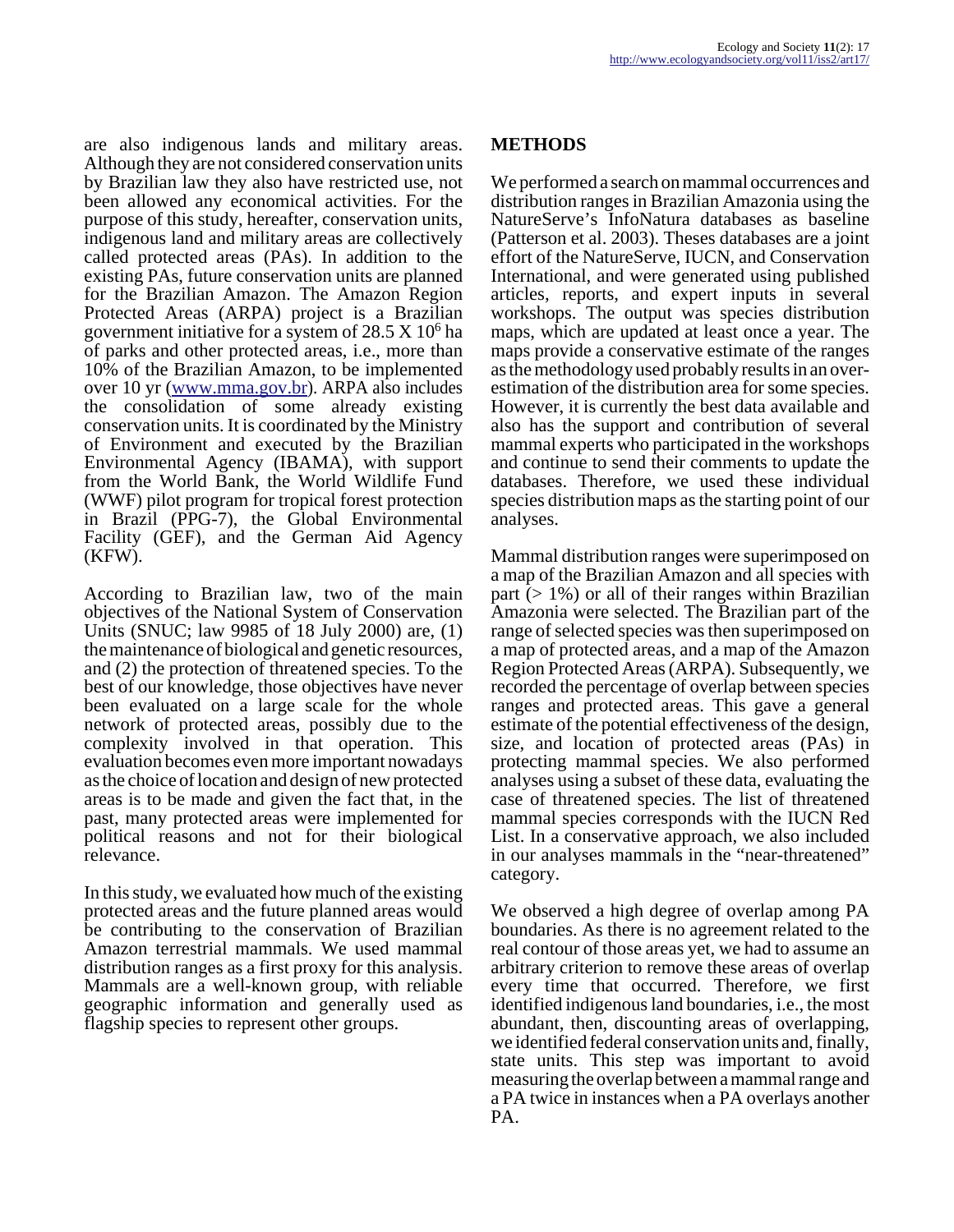Currently, almost 37% of Brazilian Amazon is protected, when overlapping areas are removed (Fig. 1). Once implemented, the Amazon Region Protected Areas (ARPA) project would increase this percentage to 46% (Table 1). Indigenous lands (*N* = 355) occupy almost 21% of the Brazilian Amazon and are by far the most extensive PA network, followed by federal units, i.e., 9.3% of the area, state units (6.6%). Military areas ( $N = 20$ ) cover only a small portion of the Brazilian Amazon (0.5%). The current overlap among different types of PAs may causes differences in area varying from 7.5% for state units to 49% for military areas (Table 1).

Among federal conservation units  $(N = 127)$ , we distinguished 42 areas of integral protection, i.e., 4.6% of Brazilian Amazon, and 85 areas of sustainable use  $(4.8\%)$ . For state units  $(N = 196)$ , there are 54 areas of integral protection (0.9%) and 142 areas of sustainable use (5.6%).

We recorded 399 mammal species for the entire Brazilian Amazon (Appendix). The overlap of their ranges generated a map, which indicated the areas with potential higher species richness (Fig. 2a). The western Amazon, the region along the Amazon River, and the north of Brazilian Amazon stand out as having the highest species richness. Overlaying PAs and military areas maps and this specie richness map allows a spatial visualization of the contribution of each unit in the conservation of mammal diversity (Fig. 2b–e; see details below).

In many cases, the range of a species exceeded the limits of the Brazilian Amazon and even of the Amazon basin. Therefore, we analyzed the contribution of Brazilian PAs considering this perspective. If we consider the whole distribution of a species, here called "Total range", or only the part their distribution comprising the Amazonia, "Panamazonia", the Brazilian PAs and military areas overlap with 18.7% and 24% of species ranges, respectively (Table 2). With ARPA implementation, that percentage may increase to 23% and 30%, respectively. The number of Brazilian mammal species that have at least a small part of their ranges inside a federal or state unit is considerable ( $N = 363$  and 353, respectively). For indigenous land the number of mammals is slightly higher (*N*= 375). However, the mean proportion of their range within those units regarding their

distribution in the Brazilian Amazonia is much lower than indigenous land (Table 2). Considering only part of the ranges effectively within the Brazilian Amazon boundaries, on average, 39% of mammal ranges are already protected within PAs and military areas, with 22% in indigenous lands, 10% in federal units, 7% in state units and 0.3% in military areas (Table 2). With the implementation of ARPA, almost 47% of mammal ranges would be included in PAs.

Among federal units, the percentage of overlapping between mammal ranges and areas of sustainable use (4.78%) or integral protection (4.76%) was very similar. On the other hand, among state units, areas of sustainable use exhibited a higher rate of overlapping (5.7%) than integrally protected areas (1.1%). Those differences have serious conservation implications as areas of sustainable use may have economic exploitation, e.g., extracting of timber, ecotourism, they demand a closer monitoring of impacts.

A similar approach can be used for subsets of the data or for species of special interest. Using as examples groups of mammals that normally receive the attention of conservationists, we observed that for 79 primate species found in the Brazilian Amazon, 28% of their whole range is contained within Brazilian PAs (Table 2). Considering just the part of the range within the Brazilian Amazon, almost 42% of their distribution ranges are included in PAs, i.e., 22% in indigenous land, 12% in federal units, and 8% in state units. The ARPA project would include another 10% of primate ranges, increasing the percentage of protected range to 53% (Table 2). Generally, primates have a more restricted range within the Amazon basin than, for instance, cats  $(N=8)$ , whose ranges overlapped 31% with PAs and military areas without ARPA and 38% with ARPA (Table 2). Small mammals, such as marsupials  $(N = 28)$ , had 40% of their range contained in PAs, e.g., 19.7% in indigenous land, 8.5% in federal units, and 12% in state units. With ARPA (5%), this rate would increase to 45% (Table 2).

Overall, a total of 51 Brazilian Amazon mammal species are considered threatened based on IUCN red list, but only 22 species from those are in the Brazilian Environmental Agency (IBAMA) Red List. Considering their whole distribution range, the Brazilian PAs contributed to the protection of 18%,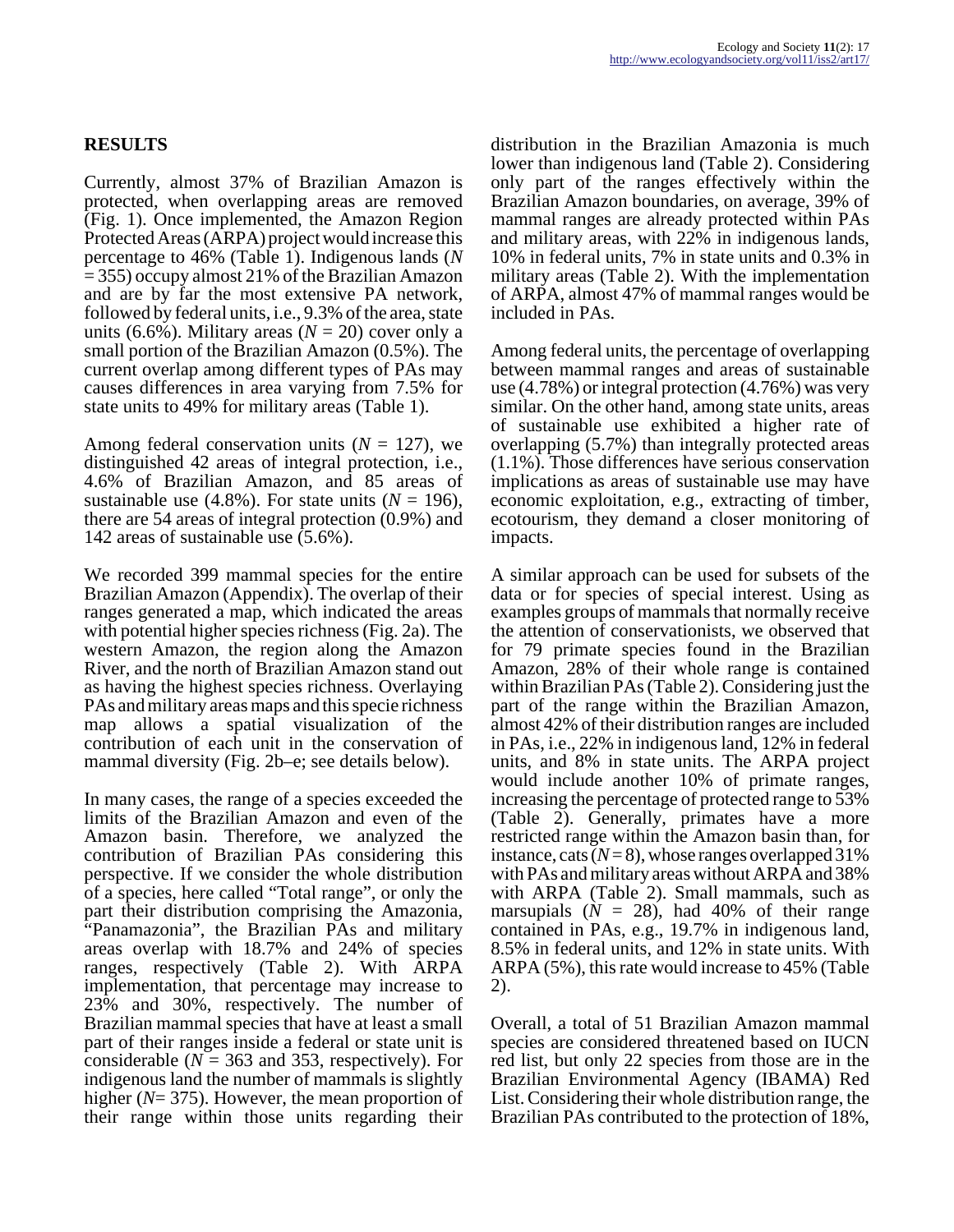



without ARPA, or 21%, with ARPA, of the total species ranges. Taking into account only part of the range within Brazilian Amazon boundaries, 39%, without ARPA, or 45%, with ARPA, of their ranges overlap with PAs (Table 2).

Considering all Brazilian mammal species, currently 263 species have from 31–50% of their ranges protected by some kind of PAs (Table 3).

With ARPA implemented, the majority of species  $(N = 198)$  would have from 41–60% of their ranges protected (Table 3).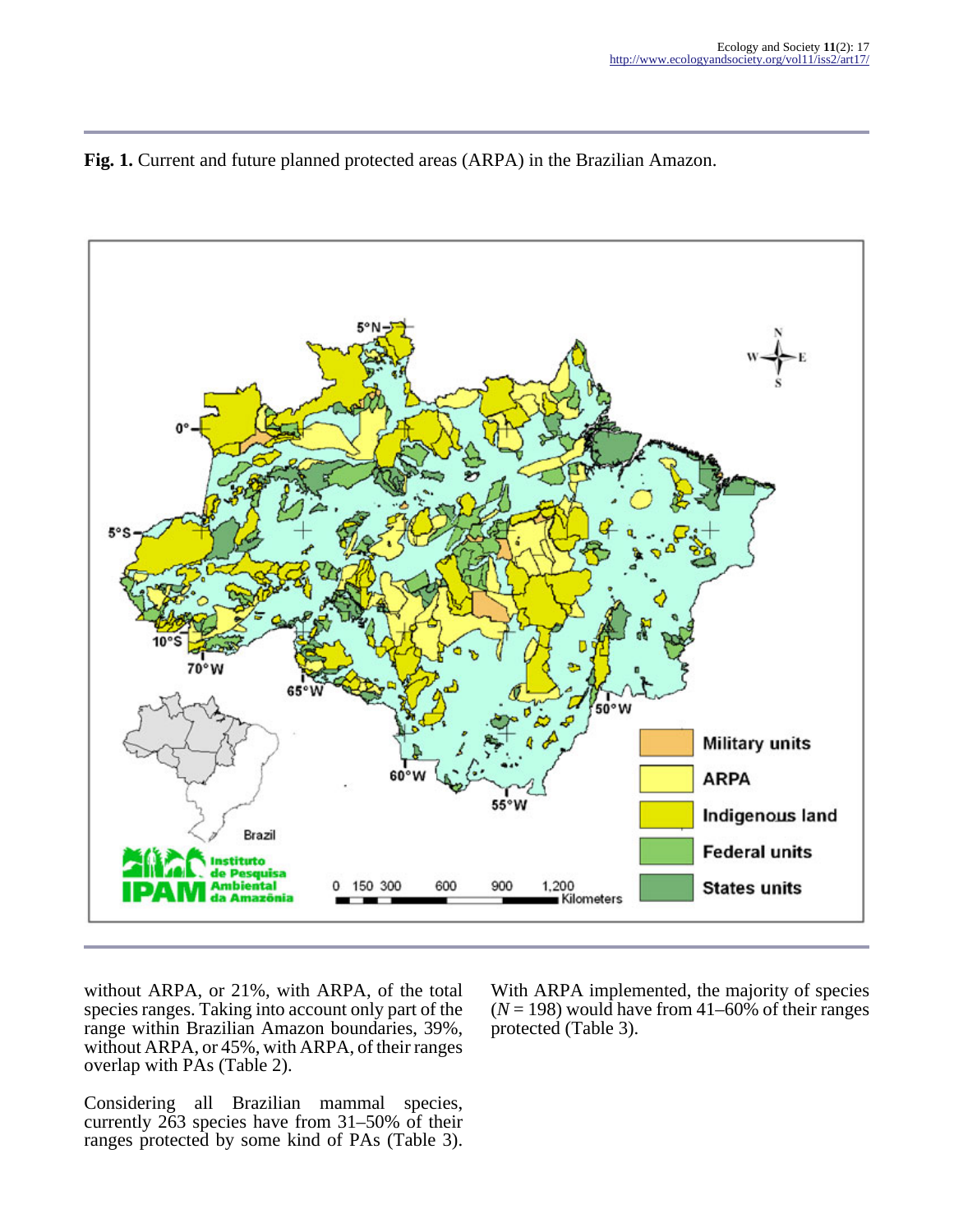|                           | <b>Total Area</b><br>(with overlap) $^{\rm a}$ | Total area<br>$(\%)$ | Real Area without<br>overlap <sup>b</sup> | Real area<br>$(\%)$ | Differences $(a - b)$ | <b>Differences</b><br>$(\%)$ |
|---------------------------|------------------------------------------------|----------------------|-------------------------------------------|---------------------|-----------------------|------------------------------|
| <b>State PAs</b>          | 359905.41                                      | 7.96                 | 332744.77                                 | 6.56                | 27160.64              | 7.55                         |
| $_{\rm IP}$               | 63852.03                                       | 1.26                 | 46179.59                                  | 0.91                | 17672.44              | 27.68                        |
| <b>SU</b>                 | 296053.38                                      | 5.83                 | 286565.18                                 | 5.65                | 9488.20               | 3.20                         |
| <b>Federal PAs</b>        | 571527.75                                      | 11.26                | 473918.29                                 | 9.34                | 97609.45              | 17.08                        |
| $_{\rm IP}$               | 246113.78                                      | 4.85                 | 231783.75                                 | 4.57                | 14330.03              | 5.82                         |
| <b>SU</b>                 | 325413.97                                      | 6.41                 | 242134.54                                 | 4.77                | 83279.42              | 25.59                        |
| Indigenous land           | 1063694.34                                     | 20.96                | 106394.34                                 | 20.96               | $\boldsymbol{0}$      | 0.00                         |
| Military areas            | 51418.08                                       | 1.01                 | 26271.42                                  | 0.52                | 24946.66              | 48.71                        |
| <b>ARPA</b>               | 639481.36                                      | 14.60                | 458813.99                                 | 9.04                | 180667.37             | 28.25                        |
| <b>Total without ARPA</b> | 2046345.59                                     | 40.32                | 1896628.82                                | 37.37               | 149716.76             | 7.32                         |
| <b>Total with ARPA</b>    | 2685826.95                                     | 52.92                | 2355442.82                                | 46.41               | 330384.13             | 14.30                        |

Table 1. Size (km<sup>2</sup>) of protected areas (PAs) in the Brazilian Amazon with and without overlap with other units.  $PI =$  integral protection;  $US =$  sustainable use.

Note: Total area of Brazilian Amazon =  $5,075,032$  km<sup>2</sup>

### **DISCUSSION**

For Amazon mammal species that occur in Brazil, less than one-fifth of their whole distribution range is protected under Brazilian Protected areas (PA) system. This shows that it is unlikely that only Brazilian PAs could protect Amazon mammal species. An integrated network of protected areas among Amazon countries appears necessary to increase the contribution of these areas to mammal conservation. For that, a similar analysis of this study should be done in neighboring Amazon countries to have a broader perspective of the protection status of some species. On the other hand, considering only the part of the ranges within Brazilian Amazon, and therefore under the scope of Brazilian actions, Brazilian PAs play an important role in the protection of 40% of mammal distribution ranges, including the threatened species (39%).

Indigenous lands, although not officially part of the conservation unit system, offer a great potential for the conservation of mammals, i.e., 22% of overlapping. As indigenous lands in Brazil occupy an area almost the size of Bolivia, they have a disproportional relevance in the conservation of fauna compared, for instance, to parks, which are 4 times smaller in size. Even though mammals are subjected to hunting in indigenous land, the potentially negative effect of this activity may be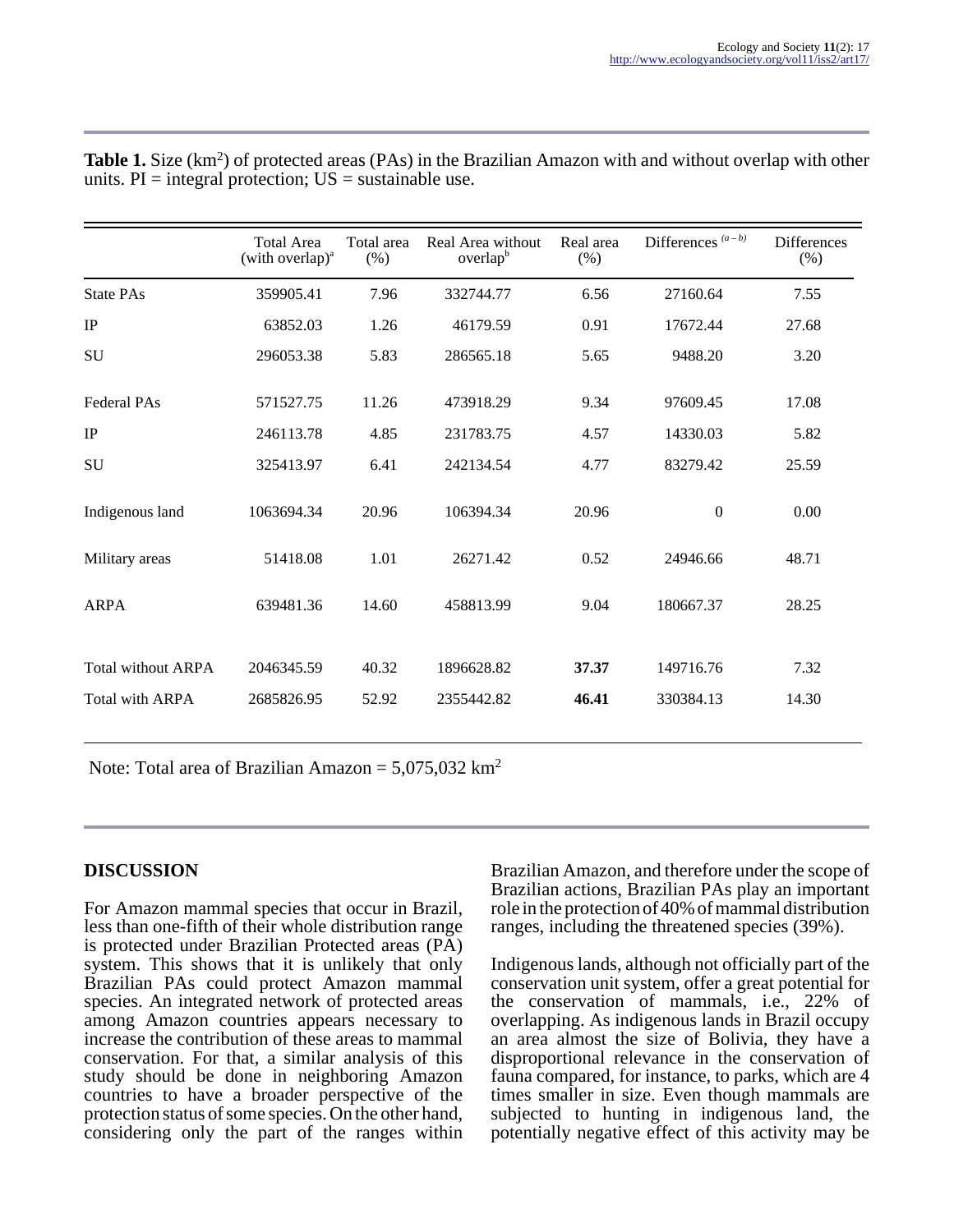**Fig. 2.** Map of richness of mammal ranges (*N* = 399) for Amazonia superimposed on main protected areas: federal conservation units, state conservation units, indigenous land, and Amazon Region Protected Areas (ARPA). The darker the color, the higher the richness.

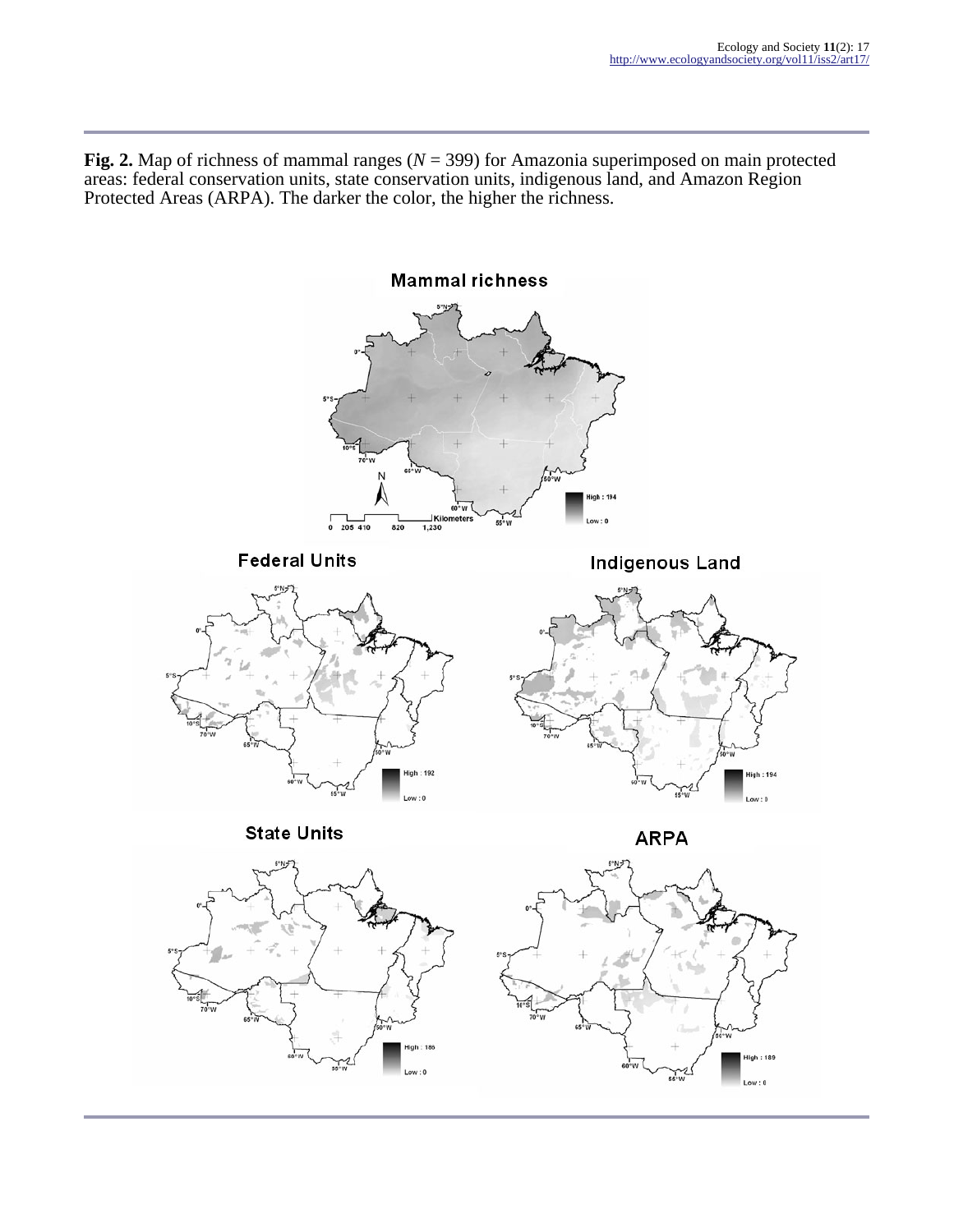| <b>Table 2.</b> Percentage of overlap between mammal ranges and protected areas in the Brazilian Amazon,     |
|--------------------------------------------------------------------------------------------------------------|
| considering their total range, part of their ranges in Amazonia, i.e., "Panamazonia", and only part of their |
| ranges in the Brazilian Amazon ("Braz. Amaz."). IL = indigenous land; FED = Federal units; $ST = State$      |
| units; $MI =$ military areas.                                                                                |

| <b>Groups</b>          | Range       | <b>ARPA</b> | $\mathbf{IL}$ | <b>FED</b> | ST   | MI  | With<br><b>ARPA</b> | Without<br><b>ARPA</b> |
|------------------------|-------------|-------------|---------------|------------|------|-----|---------------------|------------------------|
|                        | Total range | 4.5         | 9.9           | 5.0        | 3.6  | 0.1 | 23.2                | 18.7                   |
| Total                  | Panamazonia | 5.6         | 13.0          | 6.3        | 4.9  | 0.2 | 30.0                | 24.4                   |
| $(N = 400)$            | Braz. Amaz. | 8.1         | 22.1          | 9.8        | 7.2  | 0.3 | 47.4                | 39.4                   |
|                        | Total range | 8.5         | 14.0          | 7.9        | 5.8  | 0.2 | 36.4                | 27.9                   |
| Primates<br>$(N = 79)$ | Panamazonia | 8.7         | 14.6          | 8.06       | 6.2  | 0.2 | 37.7                | 29.1                   |
|                        | Braz. Amaz. | 10.5        | 21.8          | 12.1       | 8.3  | 0.2 | 52.8                | 42.4                   |
|                        | Total range | 2.2         | 5.2           | 2.3        | 3.4  | 0.1 | 13.3                | 11.1                   |
| Cats                   | Panamazonia | 4.7         | 11.0          | 4.8        | 4.8  | 0.3 | 25.6                | 20.9                   |
| $(N = 8)$              | Braz. Amaz. | 6.8         | 16.5          | 6.9        | 7.1  | 0.4 | 37.7                | 30.9                   |
|                        | Total range | 2.5         | 8.9           | 3.8        | 7.4  | 0.1 | 22.7                | 20.1                   |
| Marsupials             | Panamazonia | 3.3         | 11.2          | 5.0        | 9.2  | 0.1 | 28.8                | 25.5                   |
| $(N = 28)$             | Braz. Amaz. | 5.0         | 19.7          | 8.0        | 11.7 | 0.2 | 45.1                | 40.1                   |
|                        | Total range | 2.9         | 7.8           | 3.1        | 6.7  | 0.1 | 20.7                | 17.7                   |
| Threatened species     | Panamazonia | 3.9         | 11.3          | 4.2        | 8.3  | 0.2 | 27.9                | 24.0                   |
| $(N = 51)$             | Braz. Amaz. | 5.6         | 20.4          | 6.8        | 11.7 | 0.2 | 44.8                | 39.1                   |

minimized given the size of these lands compared to the low density of the indigenous population. That may allow a rapid recovery of game species although we do need more research on this subject. A recent study showed no difference regarding the inhibition of deforestation or fire between indigenous land and parks in Brazilian Amazon (Nepstad et al. 2006). The authors also concluded that as indigenous lands are usually located in areas of agricultural frontier expansion while parks are located in remote areas, the former would have an

important role as barriers for deforestation and forest fires.

Federal and state units together include only 17% of the mammal ranges. That may be not enough for effective protection. Overall, sustainable use category, that which allows the performance of economic activities within its boundaries, comprises the largest amount of area (11%) compared to integral protection (6%), indicating the relevance of a good forest management to avoid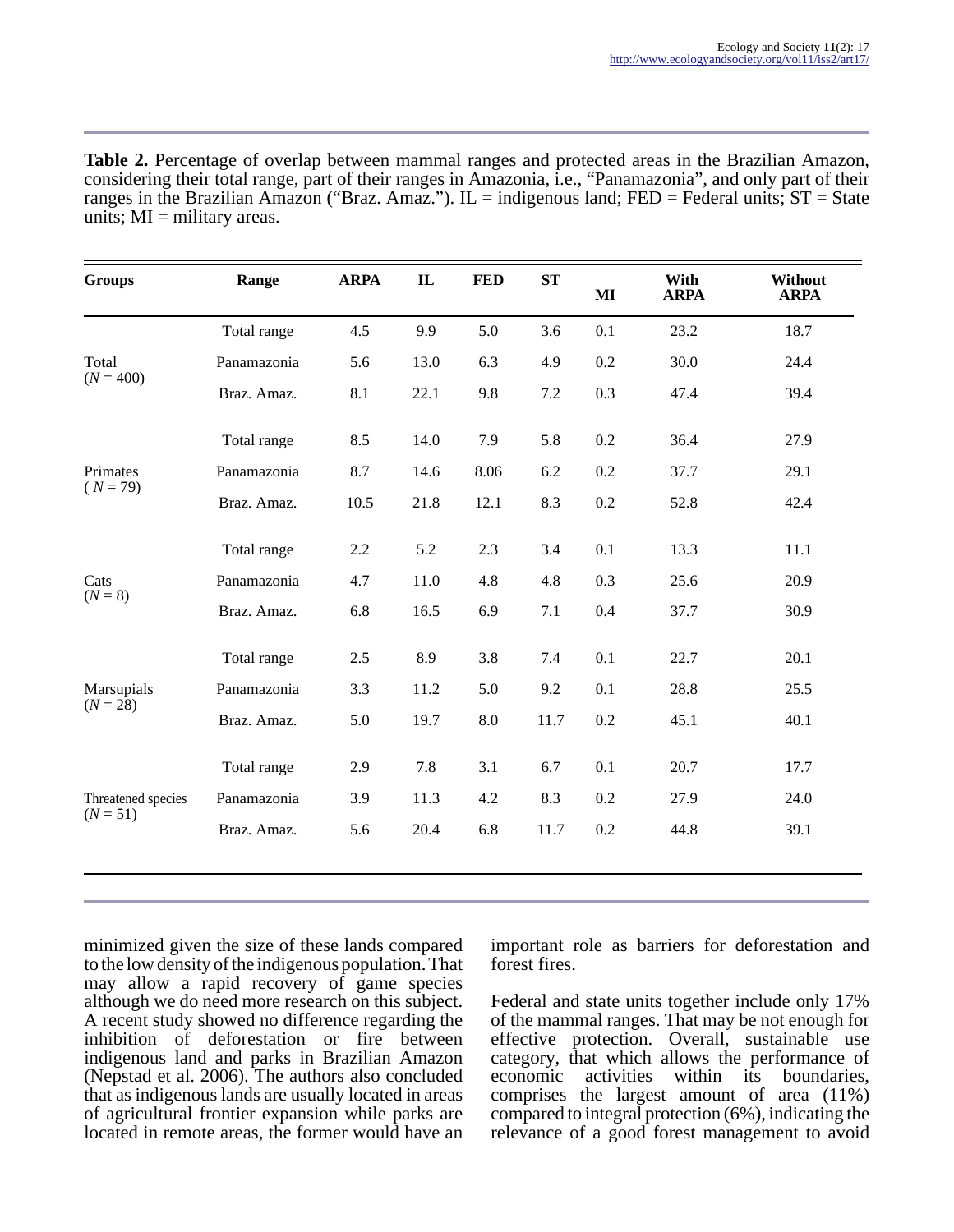| Range overlap (%) | $\#$ species<br>without ARPA | $\#$ species<br>with ARPA |
|-------------------|------------------------------|---------------------------|
| $0 - 0.9%$        | $\mathfrak{Z}$               | $\overline{2}$            |
| $1 - 10%$         | $10\,$                       | $\,8\,$                   |
| 11-20%            | 32                           | 12                        |
| 21-30%            | 35                           | 26                        |
| 31-40%            | 154                          | 37                        |
| 41-50%            | 109                          | 154                       |
| 51-60%            | $25\,$                       | $88\,$                    |
| 61-70%            | 14                           | 31                        |
| 71-80%            | $\overline{4}$               | 12                        |
| 81-90%            | $\sqrt{2}$                   | 6                         |
| 91-100%           | $\,8\,$                      | $\overline{9}$            |
|                   |                              |                           |

**Table 3.** Number of mammal species in different categories of range overlap with protected areas.

species losses in those areas. Among these units, state units would be the most fragile regarding conservation not only because the sustainable use category occurs in higher number and size, but also because within this category, the models of use allow large economic and demographic use, e.g., "APA" area of environmental protection, but which may include an urban area. Also, it worth to notice that state units comprises a higher portion of threatened species ranges within their areas compared to federal units.

With the Brazilian government effort to increase PAs from 37–46% of Brazilian Amazon area in the next 10 yr, the protected fraction of mammal ranges would be 1.2 times larger than what already exists. That alone would already be extremely positive, but there is a chance that with the same size but better design and location of those areas, the biological relevance of these additional areas could be improved. For instance, detailed evaluations of other parameters, such as other taxa, the presence of species of interest, areas of higher richness, relevant environmental variables, and proximity to

human communities may be used to decide between different types of categories of protection. Additionally, it would be necessary to consider the impoverishment of forests due to logging (e.g., Azevedo-Ramos et al. 2005, 2006) and hunting within and outside the protected boundaries. Those actions would probably result in better conservation of an important fraction of Amazon fauna. The evaluation of these effects was beyond the objectives of this study, but they certainly need to be investigated for a better estimate of the status of protection of mammals in PAs and to better determine alternatives to mitigate the negative impacts.

Several parks, reserves, and indigenous land were analyzed for the direct and indirect effects of land use outside their boundaries. For instance, disturbances outside the protected limits can reduce by 15% the rainfall inside parks in tropical Africa (Roy et al. 2005). Plant richness of tropical forests is highly correlated to precipitation (Givnish 1999, Taplin and Lovett 2003) and plants have great influence on the richness of other taxa (Kay et al.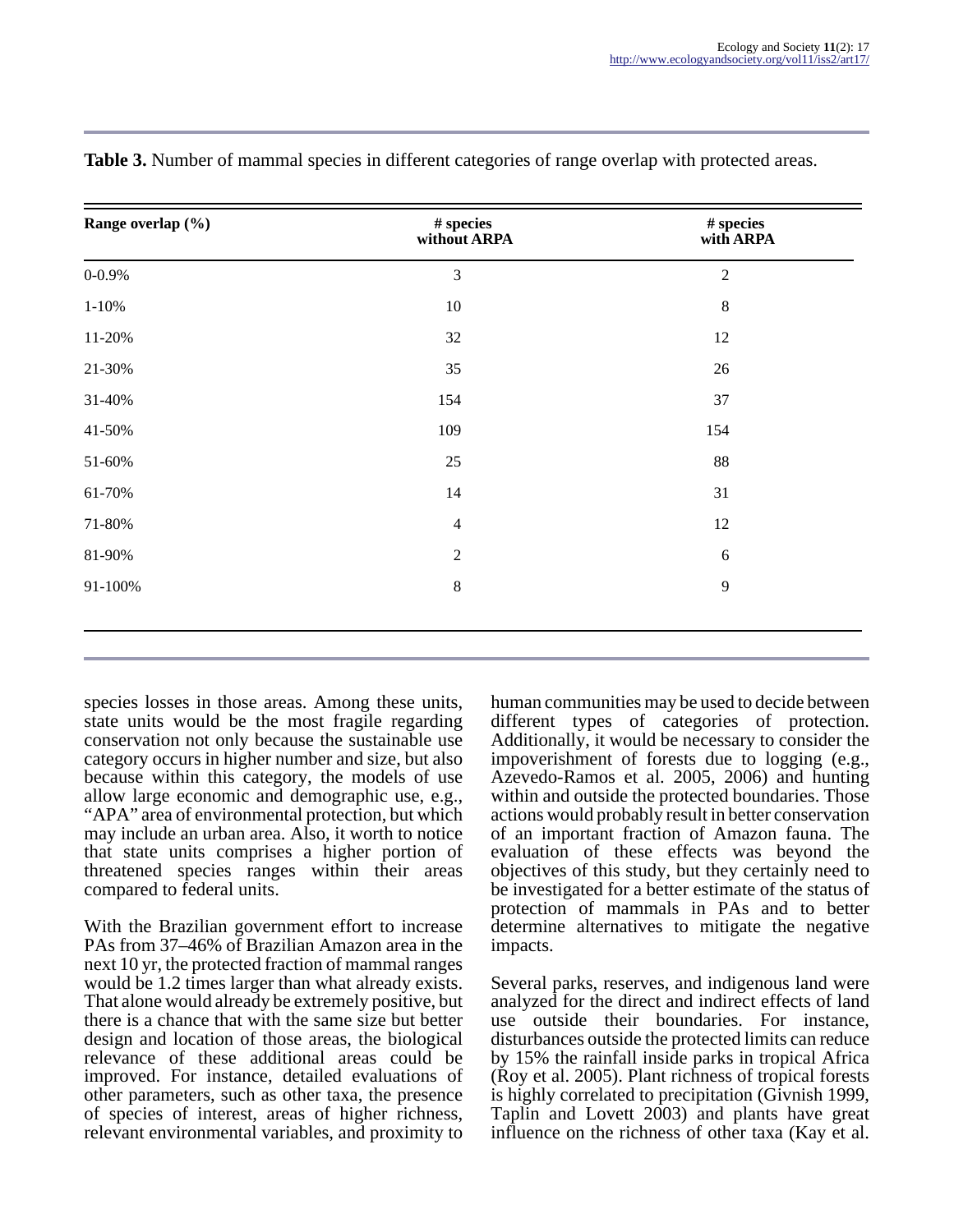1997, Andrews and O'Brian 2000). Therefore, an evaluation of the influence of the surroundings on the ecosystem health of PAs is necessary to better guarantee the protection of biodiversity inside conservation units and indigenous land. For that and also to guarantee a largescale, integrated approach, it would be necessary to adopt a landscape approach as new management paradigm for PAs.

In a recent study that evaluated future scenarios of development for Panamazonia, we estimated that keeping the current trend of relatively little governance and increasing the infrastructure network, i.e., mainly roads, 30% of mammal species  $(N = 382)$  would have less than 60% of their range remaining due to accumulated deforestation until 2050 (Soares-Filho et al. 2006). The fact that currently, without ARPA, almost 61% of mammal ranges occur outside protected areas, reinforces the necessity of valuing forestry activities outside those boundaries that guarantee larger vegetation cover, larger and better ecological corridors, and genetic flux among population. With the implementation of ARPA, we would have 47% of mammal ranges within PAs. That demonstrates the importance of ARPA for a better protection of this group, but also indicates that actions that increase governance and better land use outside these units are of extreme importance to maximize the conservation of this animal group and biodiversity in general. Environmentalists and the Brazilian government should keep this in mind, to distribute their efforts and resources proportionally.

The conservation of the current 37% or future 46% of Brazilian Amazon Forest within PAs is a monumental effort for a developing country like Brazil. The role of large forest areas, like the Amazon Basin, is of undeniable importance for global climate and the conservation of genetic resources. Deforestation in the Brazilian Amazon releases about  $200 \text{ X}$  10<sup>6</sup> tons of C/yr, that is, 2–3% of total human emissions (Houghlton 2001). This increases to 10%, if emissions from logging and forest fire are included (Nepstad et al. 1999). Additionally, one third of the global biodiversity is in Amazonia.

In this sense, the strengthening of the forest sector in Brazil as an economical alternative to ranching and agriculture becomes critical for the maintenance of large extents of forest. Also, new economic mechanisms taking advantages of the carbon market, such as compensated reduction of deforestation (Moutinho and Schwartzman 2005, Santilli et al. 2005), should not be underestimated as new economic sources for conservation. Of equal importance is the contribution of developed nations and international agencies for the maintenance and enlargement of these protected area networks.

*Responses to this article can be read online at: <http://www.ecologyandsociety.org/vol11/iss2/art17/responses/>*

#### **Acknowledgments:**

*This study was funded by research grants from Gordon and Betty Moore Foundation, USAID, European Commission and a CIFOR's grant. We thank Claudia Stickler for reviewing the English version of the manuscript.* 

#### **LITERATURE CITED**

**Andrews, P., and E. M. O'Brian.** 2000. Climate, vegetation, and predictable gradients in mammal species richness in southern Africa. *Journal of Zoology* **251**:205-231.

**Azevedo-Ramos, C., O. de Carvalho Jr., R. Nasi.** 2005. *Animal indicators: a tool for assessing biotic integrity after logging in tropical forests?* Instituto de Pesquisa Ambiental da Amazonia. Brasília, Brazil.

**Azevedo-Ramos, C. O. de Carvalho Jr., and B. D. do Amaral.** Short-term effect of reduced-impact logging on fauna in eastern Amazonia. *Forest Ecology and Management* **232**:(1-3):26-35.

**InfoNatura.** 2005. *Birds, mammals, and amphibians of Latin America [web application].* Version 4.0. NatureServe, Arlington, Virginia, USA. Available online at: [http://www.natureserve.](http://www.natureserve.org/infonatura) [org/infonatura.](http://www.natureserve.org/infonatura)

**Instituto Nacional de Pesquisas Espaciais (INPE).** 2005. *Monitoramento da floresta amazônica brasileira por satélite: Projeto Prodes.* Available online at: <http://www.obt.inpe.br/prodes/> .

**Givnish, T. J.** 1999. On the causes of gradients in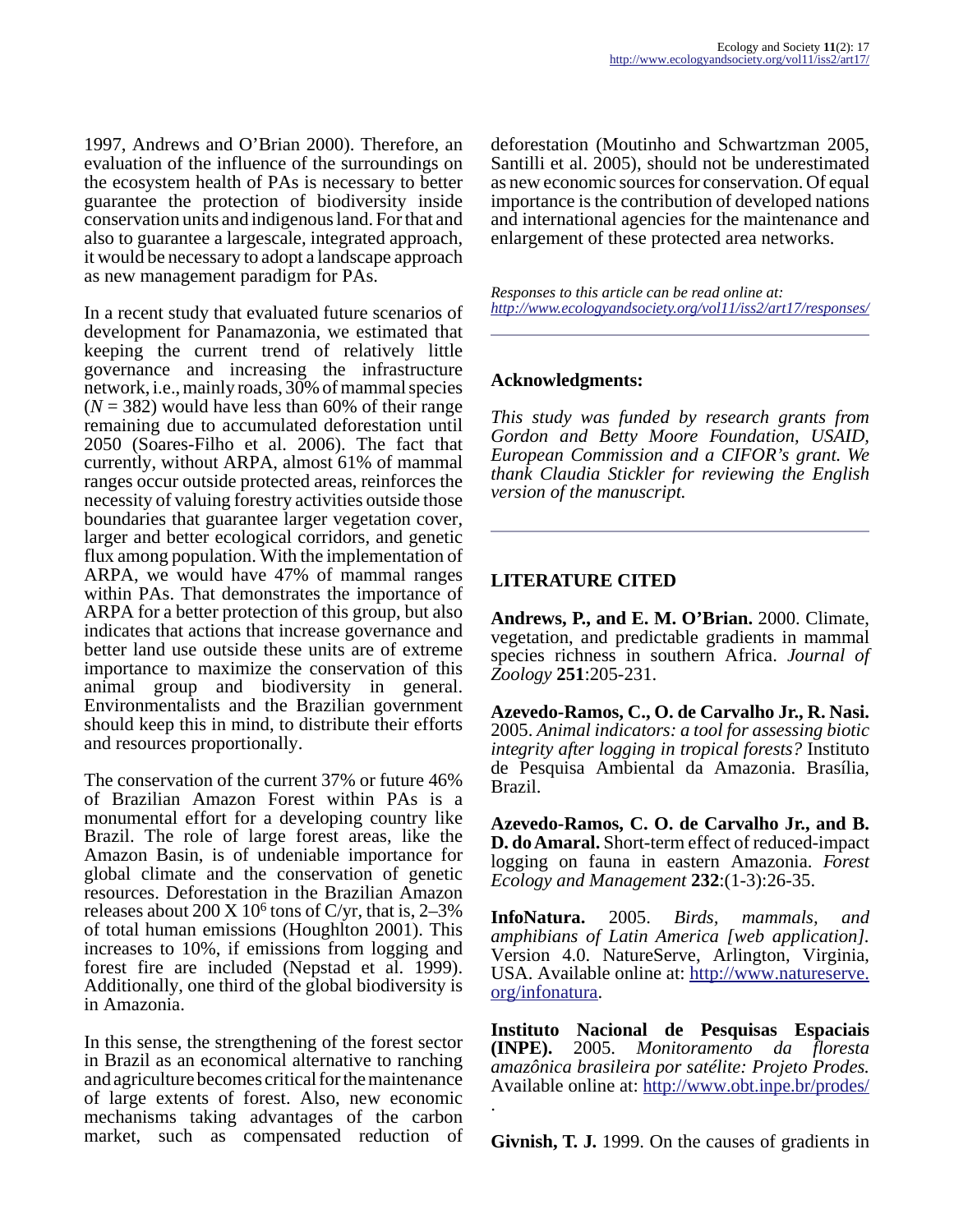tropical tree diversity. *Journal of Ecology* **87**:193-210.

**Houghton, R. A., D. L. Skole, C. A. Nobre, J. L. Hackler, K. T. Lawrence, and W. H. Chomentowski.** 2000. Annual fluxes of carbon from deforestation and regrowth in the Brazilian Amazon. *Nature* **403**:301-304.

**Kay, R. F., R. H. Madden, C. Van Schaik, and D. Higdon.** 1997. Primate species richness is determined by plant productivity: implications for conservation. *Proceedings of the Natural Academy of Sciences* **94**:13023-13027.

**Margulis, S.** 2003. *Causes of deforestation of the Brazilian Amazon.* World Bank Working Papers. Washington, D.C., USA.

**Moutinho, P., and S. Schwartzman.** 2005. *Tropical deforestation and climate change.* Instituto de Pesquisa Ambiental da Amazônia, Belém, Brazil.

**Nepstad, D. C., A. Veríssimo, A. Alencar, C. Nobre, E. Lima, P. Lefebvre, P. Schlesinger, C. Potter, P. Moutinho, E. Mendoza, M. Cochrane, and V. Brooks.** 1999. Large-scale impoverishment of Amazonian forests by logging and fire. *Nature* **398**:505-8.

**Nepstad, D. C., G. Carvalho, A. C. Barros, A. Alencar, J. P. Capobianco, J. Bishop, P. Moutinho, P. Lefebvre, U. L. Silva Jr., and E. Prins.** 2001. Road paving, fire, regime feedbacks, and the future of Amazon forests. *Forest Ecology and Management* **154**:395-407.

**Nepstad, D. C., C. Azevedo-Ramos, E. Lima, D. McGrath, C. Pereira, and F. Merry.** 2004. Managing the Amazon timber industry. *Conservation Biology* **18**(2):575-577.

**Nepstad, D. C., S. Schwartzman, M. Santilli, D. Ray, P. Schlesinger, P. Lefebvre, A. Alencar, E. Prinz, G. Fiske, and A. Rolla. 2006.** Inhibition of Amazon deforestation and fire by parks and indigenous reserve. *Conservation Biology* **20**  $(1): 65-73.$ 

**Patterson, B. D., G. Ceballos, W. Secherest, M. F. Tognelli, T. Brooks, L. Luna, P. Ortega, I. Salazar, and B. E. Young.** 2003. *Digital distribution maps of the mammals of the western*

*hemisphere.* Version 1.0. NatureServe, Arlington, Virginia, USA.

**Santilli, M., P. Moutinho, S. Schwartzman, D. C. Nepstad, L. Curran, and C. Nobre.** 2005. Tropical deforestation and the Kyoto Protocol: an editorial essay. *Climatic Change* **71**:267-276.

**Soares-Filho, B. S., D. Nepstad, L. Curran, E. Voll, G. Cerqueira, R. A. Garcia, C. Azevedo-Ramos, A. Mcdonald, A.; Lefebvre, and P. Schlesinger.** 2006. Modeling conservation in the Amazon Basin. *Nature* **440**:520-523.

**Roy, S. B., P. D. Wash, and J. W. Lichstein.** 2005. Can logging in equatorial Africa affect adjacent parks? *Ecology and Society* **10**(1):6 [online] URL: <http://www.ecologyandsociety.org/vol10/iss1/art6/> .

**Taplin, J. R. D., and J. C. Lovett.** 2003. Can we predict centers of plant species richness and rarity from environmental variables in sub-Saharan Africa? *Botanical Journal of Linnean Society* **142**:187-197.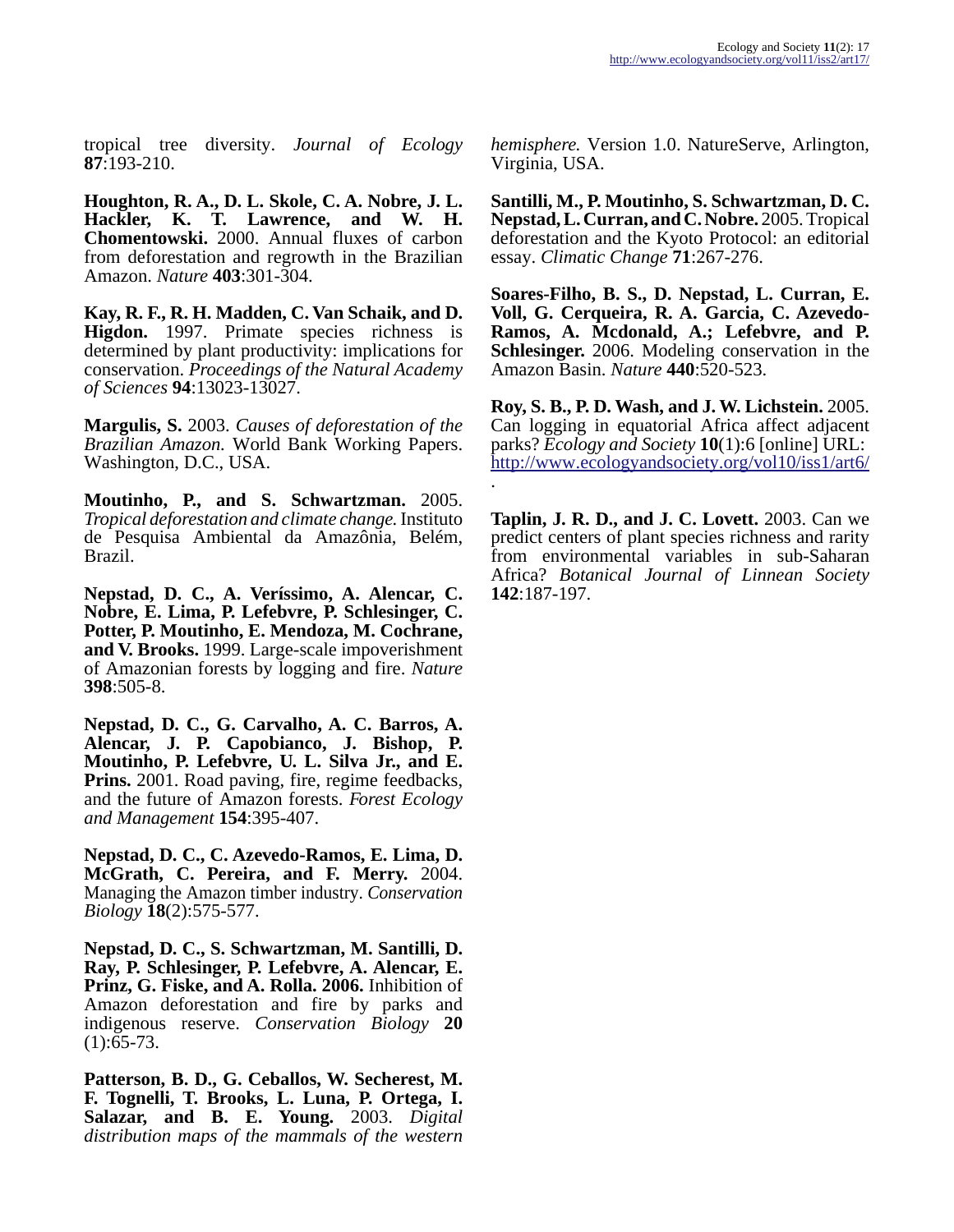| Order        | Family      | <b>Scientific Name</b>        |
|--------------|-------------|-------------------------------|
| Artiodactyla | Cervidae    | <b>Blastocerus</b> dichotomus |
| Artiodactyla | Cervidae    | Mazama americana              |
| Artiodactyla | Cervidae    | Mazama gouazoubira            |
| Artiodactyla | Cervidae    | Odocoileus virginianus        |
| Artiodactyla | Cervidae    | Ozotoceros bezoarticus        |
| Artiodactyla | Tayassuidae | Pecari tajacu                 |
| Artiodactyla | Tayassuidae | Tayassu pecari                |
| Carnivora    | Canidae     | Atelocynus microtis           |
| Carnivora    | Canidae     | Cerdocyon thous               |
| Carnivora    | Canidae     | Chrysocyon brachyurus         |
| Carnivora    | Canidae     | Pseudalopex vetulus           |
| Carnivora    | Canidae     | Speothos venaticus            |
| Carnivora    | Felidae     | Herpailurus yaguarondi        |
| Carnivora    | Felidae     | Leopardus pardalis            |
| Carnivora    | Felidae     | Leopardus tigrinus            |
| Carnivora    | Felidae     | Leopardus wiedii              |
| Carnivora    | Felidae     | Lynchailurus braccatus        |
| Carnivora    | Felidae     | Panthera onca                 |
| Carnivora    | Felidae     | Puma concolor                 |
| Carnivora    | Mustelidae  | Eira barbara                  |
| Carnivora    | Mustelidae  | Galictis vittata              |
| Carnivora    | Mustelidae  | Lontra longicaudis            |
| Carnivora    | Mustelidae  | Mustela africana              |
| Carnivora    | Mustelidae  | Pteronura brasiliensis        |
| Carnivora    | Procyonidae | Bassaricyon beddardi          |
| Carnivora    | Procyonidae | Nasua nasua                   |
|              |             |                               |

**APPENDIX.** List of Brazilian Amazon mammals used for the analyses.

(con'd)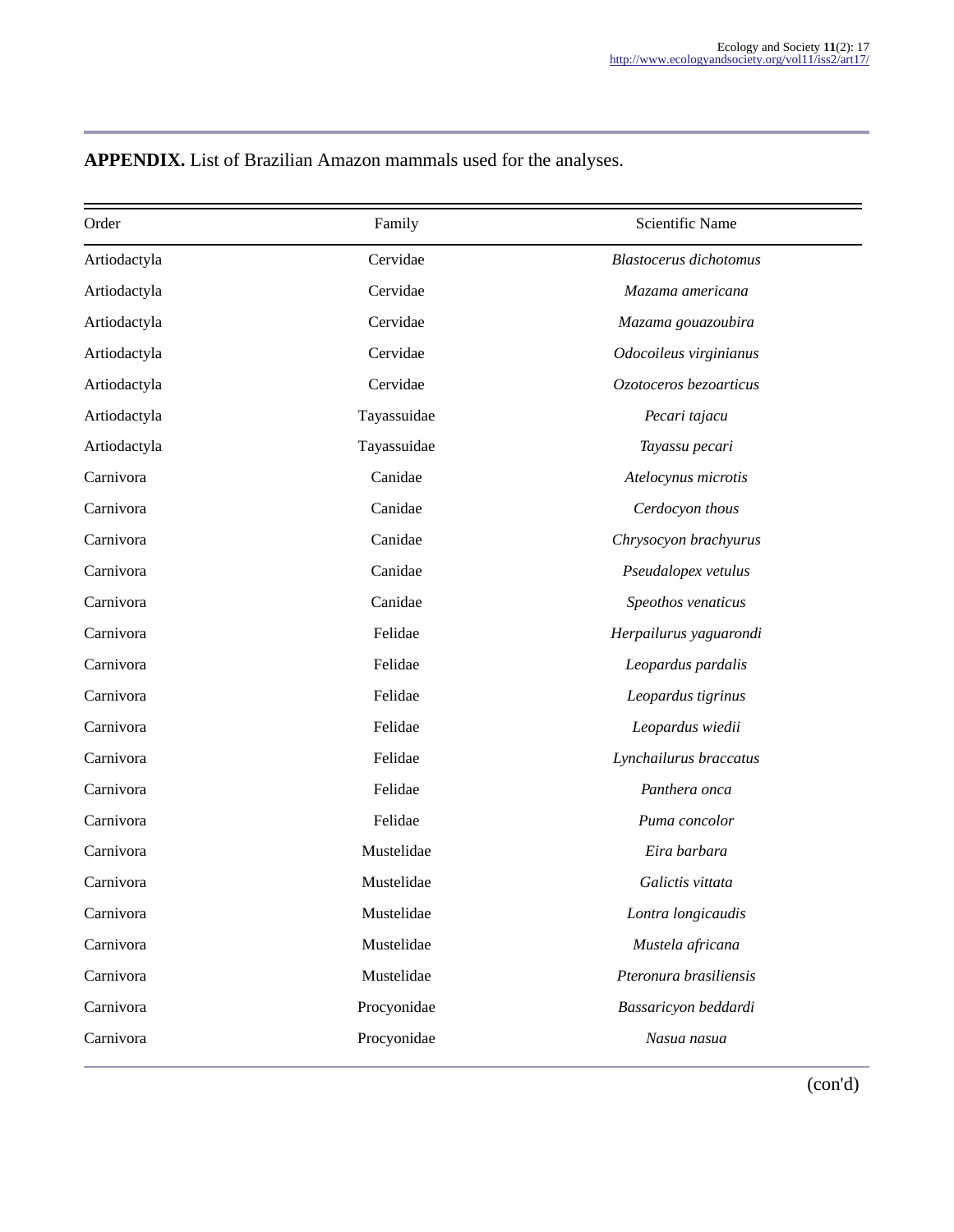| Carnivora  | Procyonidae    | Potos flavus               |
|------------|----------------|----------------------------|
| Carnivora  | Procyonidae    | Procyon cancrivorus        |
| Chiroptera | Emballonuridae | Centronycteris maximiliani |
| Chiroptera | Emballonuridae | Cormura brevirostris       |
| Chiroptera | Emballonuridae | Cyttarops alecto           |
| Chiroptera | Emballonuridae | Diclidurus albus           |
| Chiroptera | Emballonuridae | Diclidurus ingens          |
| Chiroptera | Emballonuridae | Diclidurus isabellus       |
| Chiroptera | Emballonuridae | Diclidurus scutatus        |
| Chiroptera | Emballonuridae | Peropteryx kappleri        |
| Chiroptera | Emballonuridae | Peropteryx macrotis        |
| Chiroptera | Emballonuridae | Rhynchonycteris naso       |
| Chiroptera | Emballonuridae | Saccopteryx bilineata      |
| Chiroptera | Emballonuridae | Saccopteryx canescens      |
| Chiroptera | Emballonuridae | Saccopteryx gymnura        |
| Chiroptera | Emballonuridae | Saccopteryx leptura        |
| Chiroptera | Furipteridae   | Furipterus horrens         |
| Chiroptera | Molossidae     | Cynomops abrasus           |
| Chiroptera | Molossidae     | Cynomops paranus           |
| Chiroptera | Molossidae     | Cynomops planirostris      |
| Chiroptera | Molossidae     | Eumops auripendulus        |
| Chiroptera | Molossidae     | Eumops bonariensis         |
| Chiroptera | Molossidae     | Eumops glaucinus           |
| Chiroptera | Molossidae     | Eumops hansae              |
| Chiroptera | Molossidae     | Eumops perotis             |
| Chiroptera | Molossidae     | Eumops trumbulli           |
| Chiroptera | Molossidae     | Molossops neglectus        |
| Chiroptera | Molossidae     | Molossops temminckii       |
| Chiroptera | Molossidae     | Molossus bondae            |
|            |                |                            |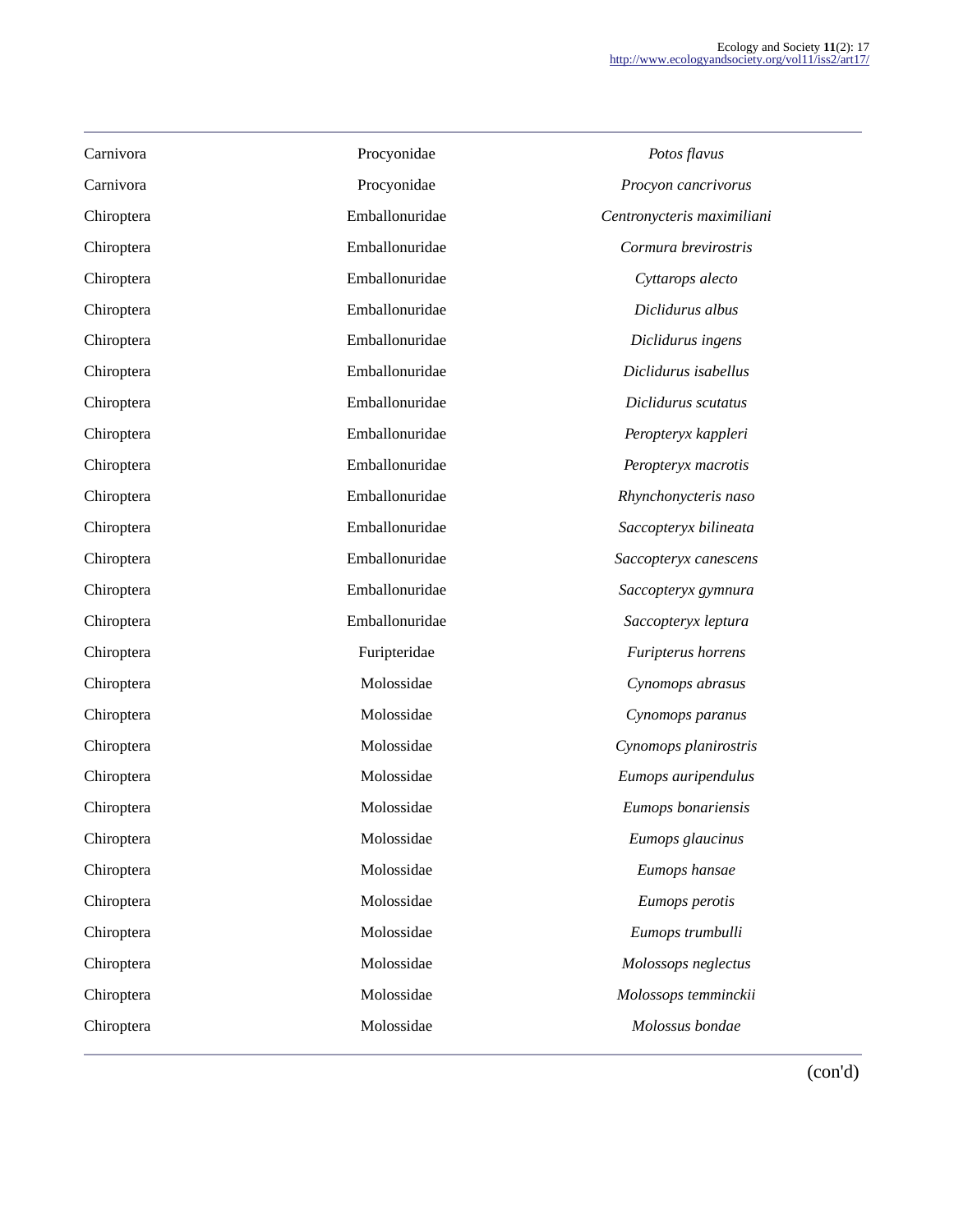| Chiroptera | Molossidae     | Molossus molossus            |
|------------|----------------|------------------------------|
| Chiroptera | Molossidae     | Molossus rufus               |
| Chiroptera | Molossidae     | Neoplatymops mattogrossensis |
| Chiroptera | Molossidae     | Nyctinomops aurispinosus     |
| Chiroptera | Molossidae     | Nyctinomops laticaudatus     |
| Chiroptera | Molossidae     | Nyctinomops macrotis         |
| Chiroptera | Molossidae     | Promops centralis            |
| Chiroptera | Molossidae     | Promops nasutus              |
| Chiroptera | Mormoopidae    | Pteronotus davyi             |
| Chiroptera | Mormoopidae    | Pteronotus gymnonotus        |
| Chiroptera | Mormoopidae    | Pteronotus parnellii         |
| Chiroptera | Mormoopidae    | Pteronotus personatus        |
| Chiroptera | Natalidae      | Natalus stramineus           |
| Chiroptera | Noctilionidae  | Noctilio albiventris         |
| Chiroptera | Noctilionidae  | Noctilio leporinus           |
| Chiroptera | Phyllostomidae | Ametrida centurio            |
| Chiroptera | Phyllostomidae | Anoura caudifer              |
| Chiroptera | Phyllostomidae | Anoura geoffroyi             |
| Chiroptera | Phyllostomidae | Artibeus concolor            |
| Chiroptera | Phyllostomidae | Artibeus jamaicensis         |
| Chiroptera | Phyllostomidae | Artibeus lituratus           |
| Chiroptera | Phyllostomidae | Artibeus obscurus            |
| Chiroptera | Phyllostomidae | Carollia brevicauda          |
| Chiroptera | Phyllostomidae | Carollia castanea            |
| Chiroptera | Phyllostomidae | Carollia perspicillata       |
| Chiroptera | Phyllostomidae | Chiroderma salvini           |
| Chiroptera | Phyllostomidae | Chiroderma trinitatum        |
| Chiroptera | Phyllostomidae | Chiroderma villosum          |
| Chiroptera | Phyllostomidae | Choeroniscus godmani         |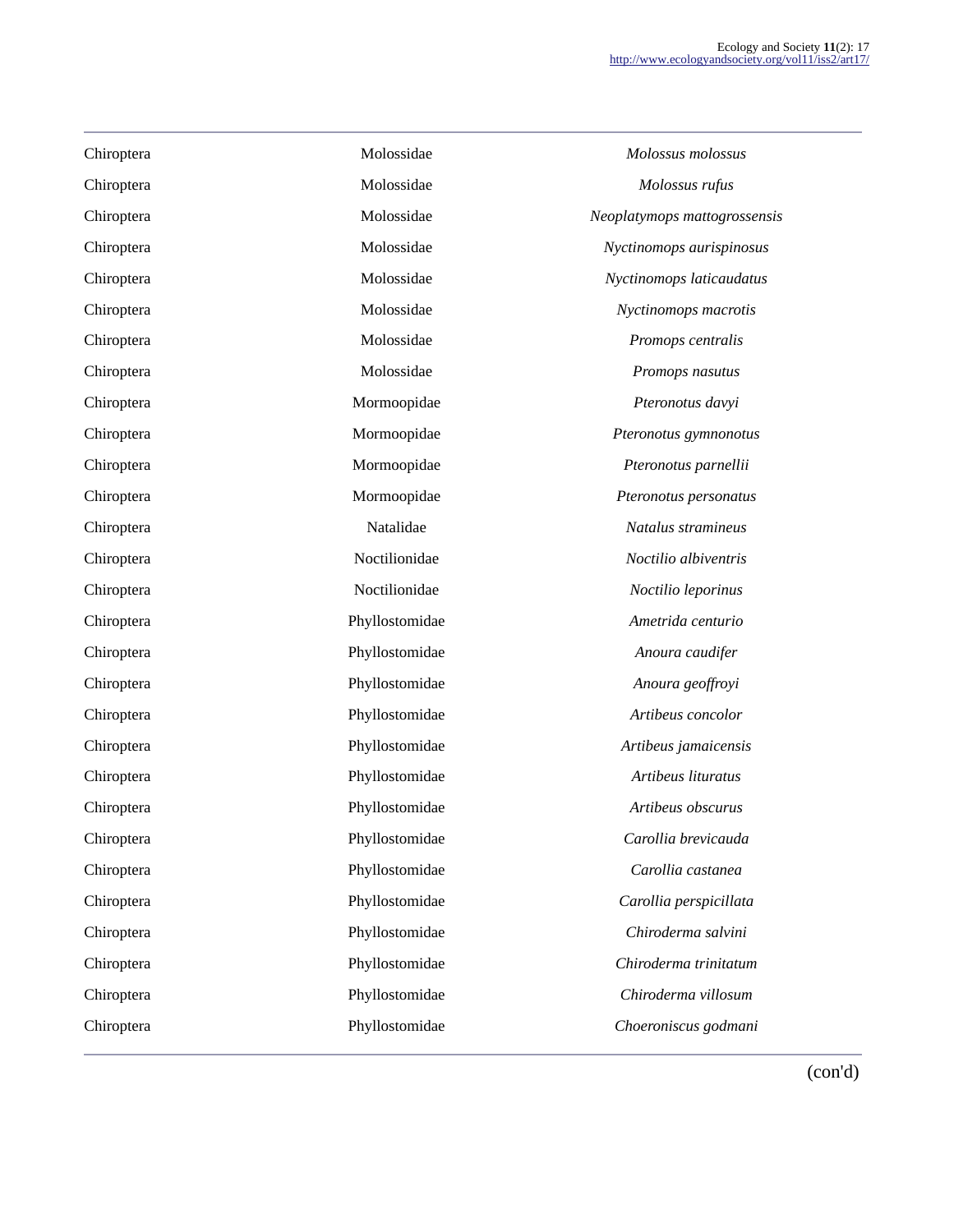| $\epsilon$                 | Phyllostomidae | Chiroptera |
|----------------------------|----------------|------------|
| $\epsilon$                 | Phyllostomidae | Chiroptera |
| $\boldsymbol{D}$           | Phyllostomidae | Chiroptera |
| J                          | Phyllostomidae | Chiroptera |
|                            | Phyllostomidae | Chiroptera |
|                            | Phyllostomidae | Chiroptera |
| L                          | Phyllostomidae | Chiroptera |
| $\overline{I}$             | Phyllostomidae | Chiroptera |
|                            | Phyllostomidae | Chiroptera |
|                            | Phyllostomidae | Chiroptera |
| Ec                         | Phyllostomidae | Chiroptera |
| Glo:                       | Phyllostomidae | Chiroptera |
| Glc                        | Phyllostomidae | Chiroptera |
| G                          | Phyllostomidae | Chiroptera |
| G <sub>i</sub>             | Phyllostomidae | Chiroptera |
| Gly                        | Phyllostomidae | Chiroptera |
| Lam                        | Phyllostomidae | Chiroptera |
| L <sub>l</sub>             | Phyllostomidae | Chiroptera |
| $\boldsymbol{l}$           | Phyllostomidae | Chiroptera |
| $\iota$                    | Phyllostomidae | Chiroptera |
| $L\ddot{}$                 | Phyllostomidae | Chiroptera |
|                            | Phyllostomidae | Chiroptera |
| $\mathcal{L}$              | Phyllostomidae | Chiroptera |
| Macr                       | Phyllostomidae | Chiroptera |
| Λ                          | Phyllostomidae | Chiroptera |
| $\boldsymbol{\mathcal{N}}$ | Phyllostomidae | Chiroptera |
| Mi                         | Phyllostomidae | Chiroptera |
| $\boldsymbol{M}$           | Phyllostomidae | Chiroptera |
| Micr                       | Phyllostomidae | Chiroptera |

Choeroniscus minor Chiroptera Phyllostomidae *Chrotopterus auritus* Chiroptera Phyllostomidae *Dermanura anderseni* Chiroptera Phyllostomidae *Dermanura cinerea* Dermanura glauca Dermanura gnoma Dermanura phaeotis Desmodus rotundus Chiroptera Phyllostomidae *Diaemus youngi* Chiroptera Phyllostomidae *Diphylla ecaudata* Chiroptera Phyllostomidae *Ectophylla macconnelli* Chiroptera Phyllostomidae *Glossophaga commissarisi* Chiroptera Phyllostomidae *Glossophaga longirostris* Chiroptera Phyllostomidae *Glossophaga soricina* Chiroptera Phyllostomidae *Glyphonycteris daviesi* Chiroptera Phyllostomidae *Glyphonycteris sylvestris* Chiroptera Phyllostomidae *Lampronycteris brachyotis* ichonycteris obscura Chiroptera Phyllostomidae *Lionycteris spurrelli* Chiroptera Phyllostomidae *Lonchophylla handleyi* Chiroptera Phyllostomidae *Lonchophylla thomasi* Chiroptera Phyllostomidae *Lonchorhina aurita* Chiroptera Phyllostomidae *Lonchorhina inusitata* Chiroptera Phyllostomidae *Macrophyllum macrophyllum* Chiroptera Phyllostomidae *Micronycteris behnii* Chiroptera Phyllostomidae *Micronycteris hirsuta* icronycteris megalotis Chiroptera Phyllostomidae *Micronycteris microtis* Chiroptera Phyllostomidae *Micronycteris schmidtorum*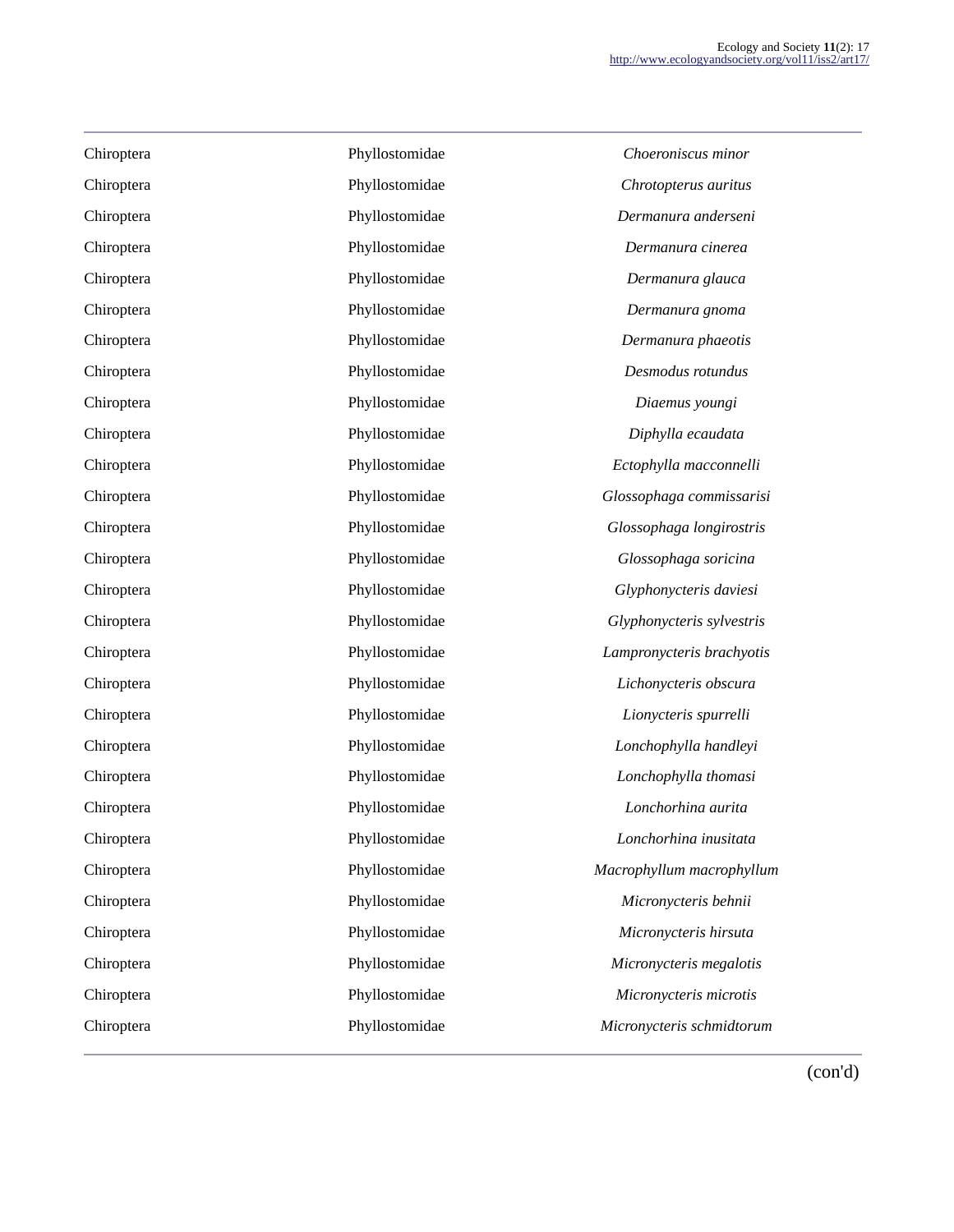| Chiroptera | Phyllostomidae | Mimon bennettii         |
|------------|----------------|-------------------------|
| Chiroptera | Phyllostomidae | Mimon crenulatum        |
| Chiroptera | Phyllostomidae | Phylloderma stenop.     |
| Chiroptera | Phyllostomidae | Phyllostomus discolo    |
| Chiroptera | Phyllostomidae | Phyllostomus elongat    |
| Chiroptera | Phyllostomidae | Phyllostomus hastatu    |
| Chiroptera | Phyllostomidae | Phyllostomus latifolii  |
| Chiroptera | Phyllostomidae | Platyrrhinus brachyceph |
| Chiroptera | Phyllostomidae | Platyrrhinus helleri    |
| Chiroptera | Phyllostomidae | Platyrrhinus infuscu    |
| Chiroptera | Phyllostomidae | Platyrrhinus lineatu.   |
| Chiroptera | Phyllostomidae | Platyrrhinus recifinu   |
| Chiroptera | Phyllostomidae | Pygoderma bilabiatu     |
| Chiroptera | Phyllostomidae | Rhinophylla fischera    |
| Chiroptera | Phyllostomidae | Rhinophylla pumilic     |
| Chiroptera | Phyllostomidae | Scleronycteris ega      |
| Chiroptera | Phyllostomidae | Sphaeronycteris toxophy |
| Chiroptera | Phyllostomidae | Sturnira lilium         |
| Chiroptera | Phyllostomidae | Sturnira tildae         |
| Chiroptera | Phyllostomidae | Tonatia brasiliense     |
| Chiroptera | Phyllostomidae | Tonatia carrikeri       |
| Chiroptera | Phyllostomidae | Tonatia saurophila      |
| Chiroptera | Phyllostomidae | Tonatia schulzi         |
| Chiroptera | Phyllostomidae | Tonatia silvicola       |
| Chiroptera | Phyllostomidae | Trachops cirrhosus      |
| Chiroptera | Phyllostomidae | Trinycteris nicefori    |
| Chiroptera | Phyllostomidae | Uroderma bilobatun      |
| Chiroptera | Phyllostomidae | Uroderma magnirostri    |
| Chiroptera | Phyllostomidae | Vampyressa bidens       |

Chiroptera Phyllostomidae *Phylloderma stenops* Chiroptera Phyllostomidae *Phyllostomus discolor* Chiroptera Phyllostomidae *Phyllostomus elongatus* Chiroptera Phyllostomidae *Phyllostomus hastatus* Chiroptera Phyllostomidae *Phyllostomus latifolius* Chiroptera Phyllostomidae *Platyrrhinus brachycephalus* Chiroptera Phyllostomidae *Platyrrhinus infuscus* Chiroptera Phyllostomidae *Platyrrhinus lineatus* Chiroptera Phyllostomidae *Platyrrhinus recifinus* Chiroptera Phyllostomidae *Pygoderma bilabiatum* Chiroptera Phyllostomidae *Rhinophylla fischerae* Chiroptera Phyllostomidae *Rhinophylla pumilio* Chiroptera Phyllostomidae *Scleronycteris ega* Chiroptera Phyllostomidae *Sphaeronycteris toxophyllum* Chiroptera Phyllostomidae *Tonatia brasiliense* tia carrikeri Chiroptera Phyllostomidae *Tonatia saurophila* Chiroptera Phyllostomidae *Trachops cirrhosus* Chiroptera Phyllostomidae *Trinycteris nicefori* Chiroptera Phyllostomidae *Uroderma bilobatum* Chiroptera Phyllostomidae *Uroderma magnirostrum* Chiroptera Phyllostomidae *Vampyressa bidens*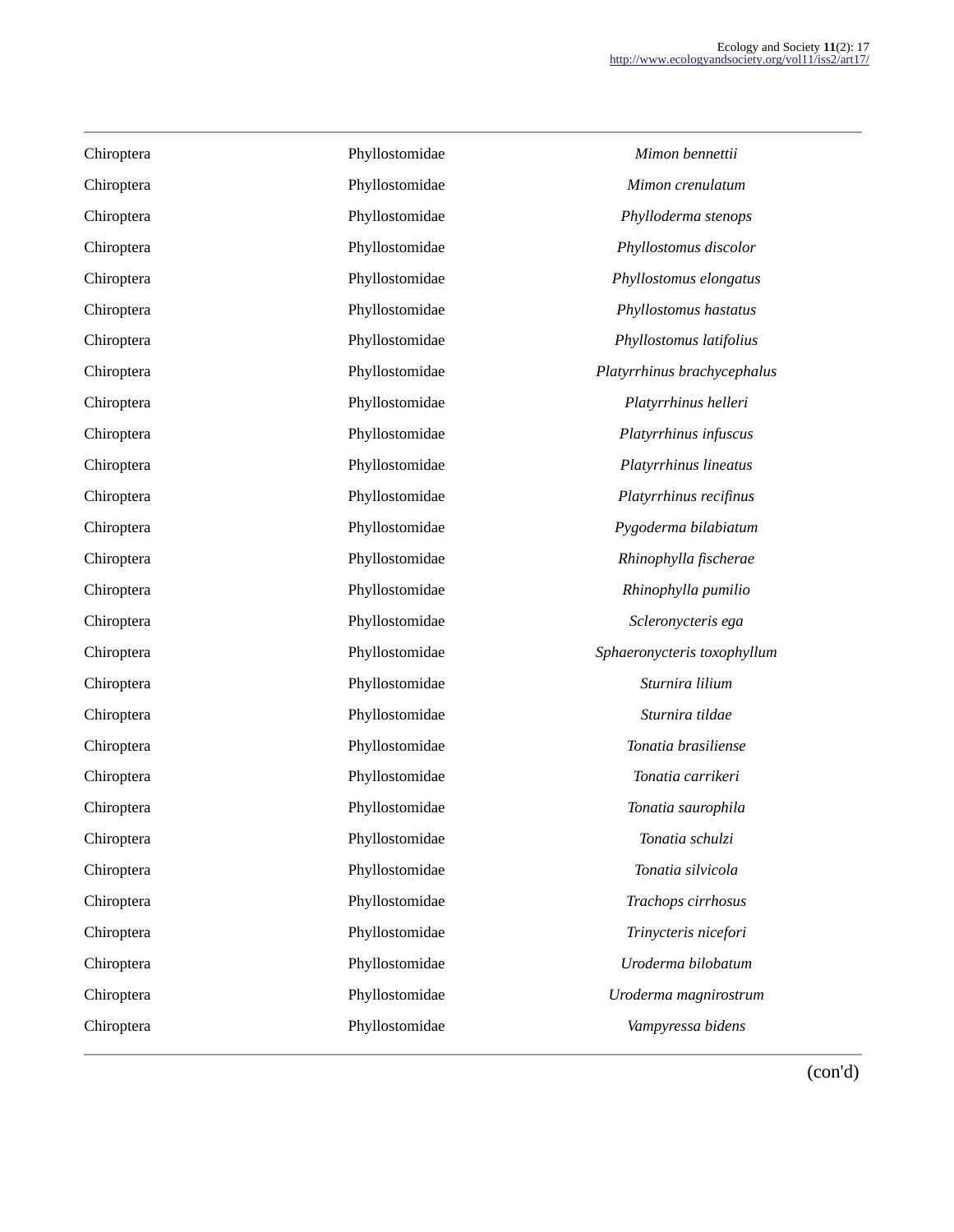| Chiroptera      | Phyllostomidae   | Vampyressa pusilla     |
|-----------------|------------------|------------------------|
| Chiroptera      | Phyllostomidae   | Vampyrodes caraccioli  |
| Chiroptera      | Phyllostomidae   | Vampyrum spectrum      |
| Chiroptera      | Thyropteridae    | Thyroptera discifera   |
| Chiroptera      | Thyropteridae    | Thyroptera lavali      |
| Chiroptera      | Thyropteridae    | Thyroptera tricolor    |
| Chiroptera      | Vespertilionidae | Eptesicus brasiliensis |
| Chiroptera      | Vespertilionidae | Eptesicus furinalis    |
| Chiroptera      | Vespertilionidae | Eptesicus fuscus       |
| Chiroptera      | Vespertilionidae | Histiotus velatus      |
| Chiroptera      | Vespertilionidae | Lasiurus blossevillei  |
| Chiroptera      | Vespertilionidae | Lasiurus cinereus      |
| Chiroptera      | Vespertilionidae | Lasiurus ega           |
| Chiroptera      | Vespertilionidae | Myotis albescens       |
| Chiroptera      | Vespertilionidae | Myotis nigricans       |
| Chiroptera      | Vespertilionidae | Myotis riparius        |
| Chiroptera      | Vespertilionidae | Myotis simus           |
| Chiroptera      | Vespertilionidae | Rhogeessa tumida       |
| Didelphimorphia | Caluromyidae     | Caluromys lanatus      |
| Didelphimorphia | Caluromyidae     | Caluromys philander    |
| Didelphimorphia | Caluromyidae     | Caluromysiops irrupta  |
| Didelphimorphia | Didelphidae      | Chironectes minimus    |
| Didelphimorphia | Didelphidae      | Didelphis albiventris  |
| Didelphimorphia | Didelphidae      | Didelphis marsupialis  |
| Didelphimorphia | Didelphidae      | Philander andersoni    |
| Didelphimorphia | Didelphidae      | Philander mcilhennyi   |
| Didelphimorphia | Didelphidae      | Philander opossum      |
| Didelphimorphia | Glironiidae      | Glironia venusta       |
| Didelphimorphia | Marmosidae       | Gracilinanus agilis    |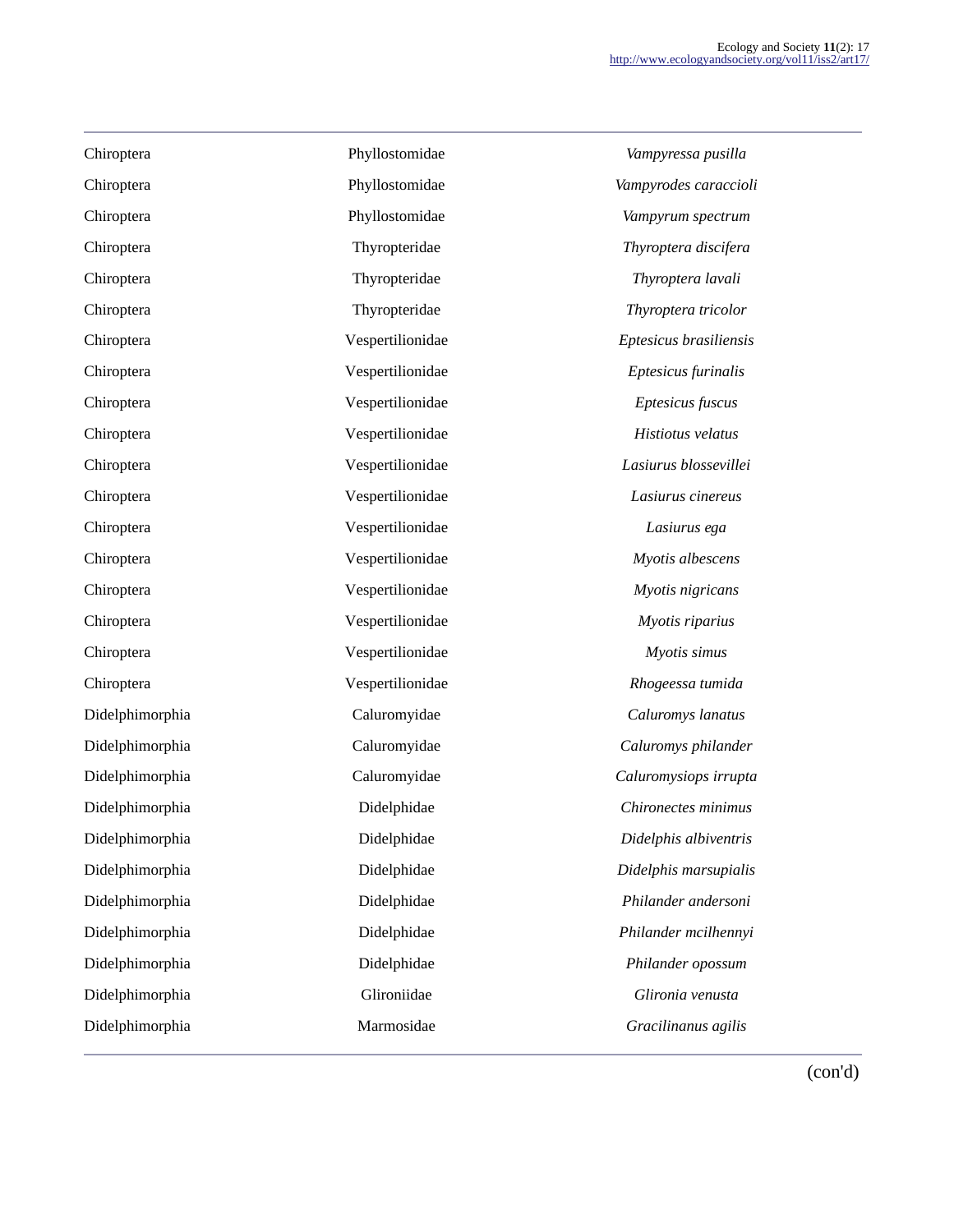| Marmosidae | Gracilinanus emiliae     |
|------------|--------------------------|
| Marmosidae | Marmosa lepida           |
| Marmosidae | Marmosa murina           |
| Marmosidae | Marmosops impavidus      |
| Marmosidae | Marmosops neblina        |
| Marmosidae | Marmosops noctivagus     |
| Marmosidae | Marmosops parvidens      |
| Marmosidae | Marmosops pinheiroi      |
| Marmosidae | Metachirus nudicaudatus  |
| Marmosidae | Micoureus constantiae    |
| Marmosidae | Micoureus demerarae      |
| Marmosidae | Micoureus regina         |
| Marmosidae | Monodelphis americana    |
| Marmosidae | Monodelphis brevicaudata |
| Marmosidae | Monodelphis domestica    |
| Marmosidae | Monodelphis emiliae      |
| Marmosidae | Monodelphis kunsi        |
| Marmosidae | Monodelphis maraxina     |
| Marmosidae | Thylamys velutinus       |
| Leporidae  | Sylvilagus brasiliensis  |
| Tapiridae  | Tapirus terrestris       |
| Aotidae    | Aotus infulatus          |
| Aotidae    | Aotus nancymaae          |
| Aotidae    | Aotus nigriceps          |
| Aotidae    | Aotus trivirgatus        |
| Aotidae    | Aotus vociferans         |
| Atelidae   | Alouatta belzebul        |
| Atelidae   | Alouatta caraya          |
| Atelidae   | Alouatta nigerrima       |
|            |                          |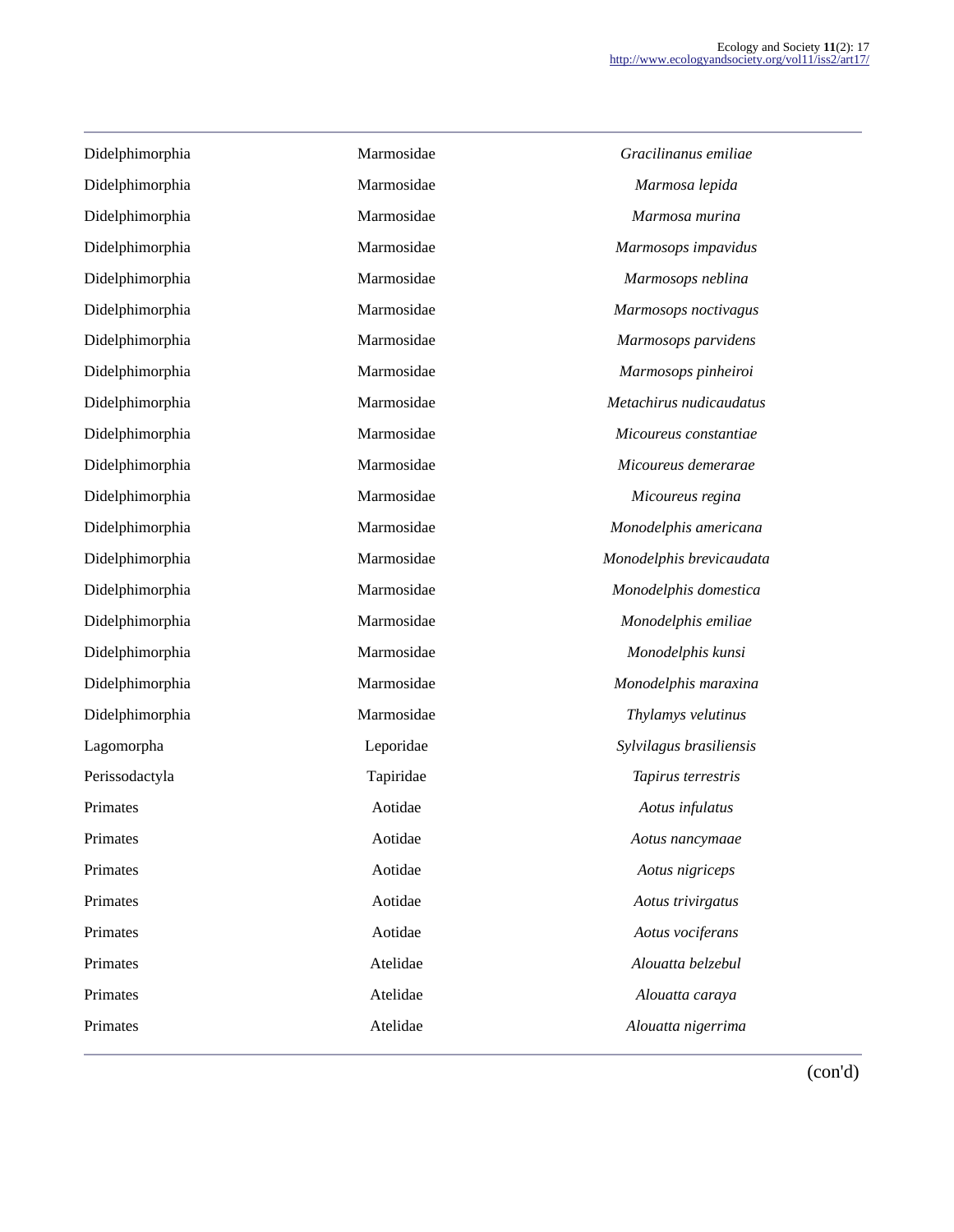| Primates | Atelidae       | Alouatta seniculus     |
|----------|----------------|------------------------|
| Primates | Atelidae       | Alouatta ululata       |
| Primates | Atelidae       | Ateles belzebuth       |
| Primates | Atelidae       | Ateles chamek          |
| Primates | Atelidae       | Ateles marginatus      |
| Primates | Atelidae       | Ateles paniscus        |
| Primates | Atelidae       | Lagothrix cana         |
| Primates | Atelidae       | Lagothrix lagothricha  |
| Primates | Atelidae       | Lagothrix poeppigii    |
| Primates | Callitrichidae | Callimico goeldii      |
| Primates | Callitrichidae | Callithrix penicillata |
| Primates | Callitrichidae | Cebuella pygmaea       |
| Primates | Callitrichidae | Mico acariensis        |
| Primates | Callitrichidae | Mico argentatus        |
| Primates | Callitrichidae | Mico chrysoleucus      |
| Primates | Callitrichidae | Mico emiliae           |
| Primates | Callitrichidae | Mico humeralifer       |
| Primates | Callitrichidae | Mico intermedius       |
| Primates | Callitrichidae | Mico leucippe          |
| Primates | Callitrichidae | Mico manicorensis      |
| Primates | Callitrichidae | Mico marcai            |
| Primates | Callitrichidae | Mico mauesi            |
| Primates | Callitrichidae | Mico melanurus         |
| Primates | Callitrichidae | Mico nigriceps         |
| Primates | Callitrichidae | Mico saterei           |
| Primates | Callitrichidae | Saguinus bicolor       |
| Primates | Callitrichidae | Saguinus fuscicollis   |
| Primates | Callitrichidae | Saguinus imperator     |
| Primates | Callitrichidae | Saguinus inustus       |
|          |                |                        |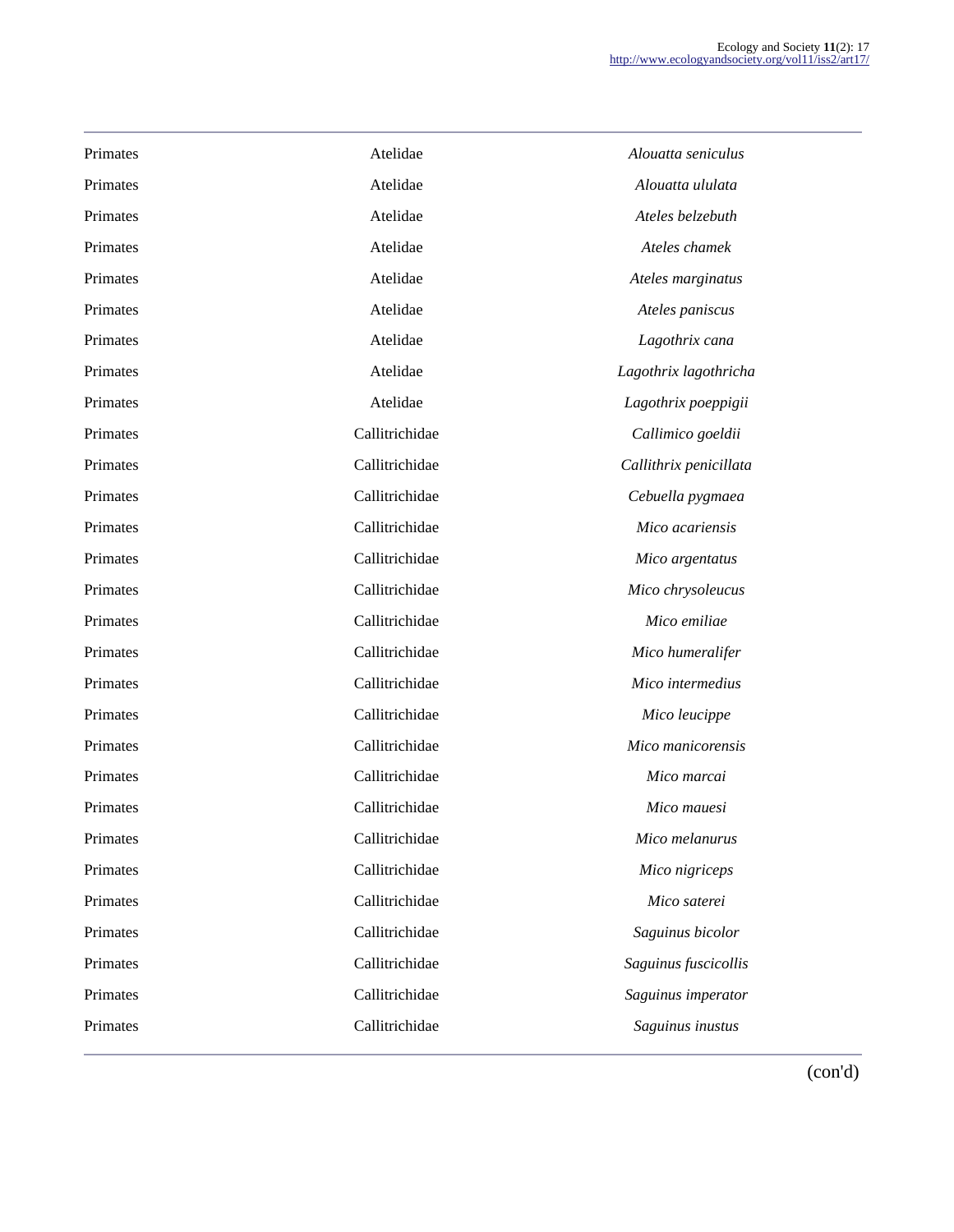| Primates | Callitrichidae | Saguinus labiatus      |
|----------|----------------|------------------------|
| Primates | Callitrichidae | Saguinus martinsi      |
| Primates | Callitrichidae | Saguinus midas         |
| Primates | Callitrichidae | Saguinus mystax        |
| Primates | Callitrichidae | Saguinus niger         |
| Primates | Callitrichidae | Saguinus nigricollis   |
| Primates | Cebidae        | Cebus albifrons        |
| Primates | Cebidae        | Cebus apella           |
| Primates | Cebidae        | Cebus kaapori          |
| Primates | Cebidae        | Cebus libidinosus      |
| Primates | Cebidae        | Cebus macrocephalus    |
| Primates | Cebidae        | Cebus olivaceus        |
| Primates | Cebidae        | Saimiri boliviensis    |
| Primates | Cebidae        | Saimiri sciureus       |
| Primates | Cebidae        | Saimiri ustus          |
| Primates | Cebidae        | Saimiri vanzolinii     |
| Primates | Pitheciidae    | Cacajao calvus         |
| Primates | Pitheciidae    | Cacajao melanocephalus |
| Primates | Pitheciidae    | Callicebus baptista    |
| Primates | Pitheciidae    | Callicebus bernhardi   |
| Primates | Pitheciidae    | Callicebus brunneus    |
| Primates | Pitheciidae    | Callicebus caligatus   |
| Primates | Pitheciidae    | Callicebus cinerascens |
| Primates | Pitheciidae    | Callicebus cupreus     |
| Primates | Pitheciidae    | Callicebus dubius      |
| Primates | Pitheciidae    | Callicebus hoffmannsi  |
| Primates | Pitheciidae    | Callicebus lucifer     |
| Primates | Pitheciidae    | Callicebus lugens      |
| Primates | Pitheciidae    | Callicebus moloch      |
|          |                |                        |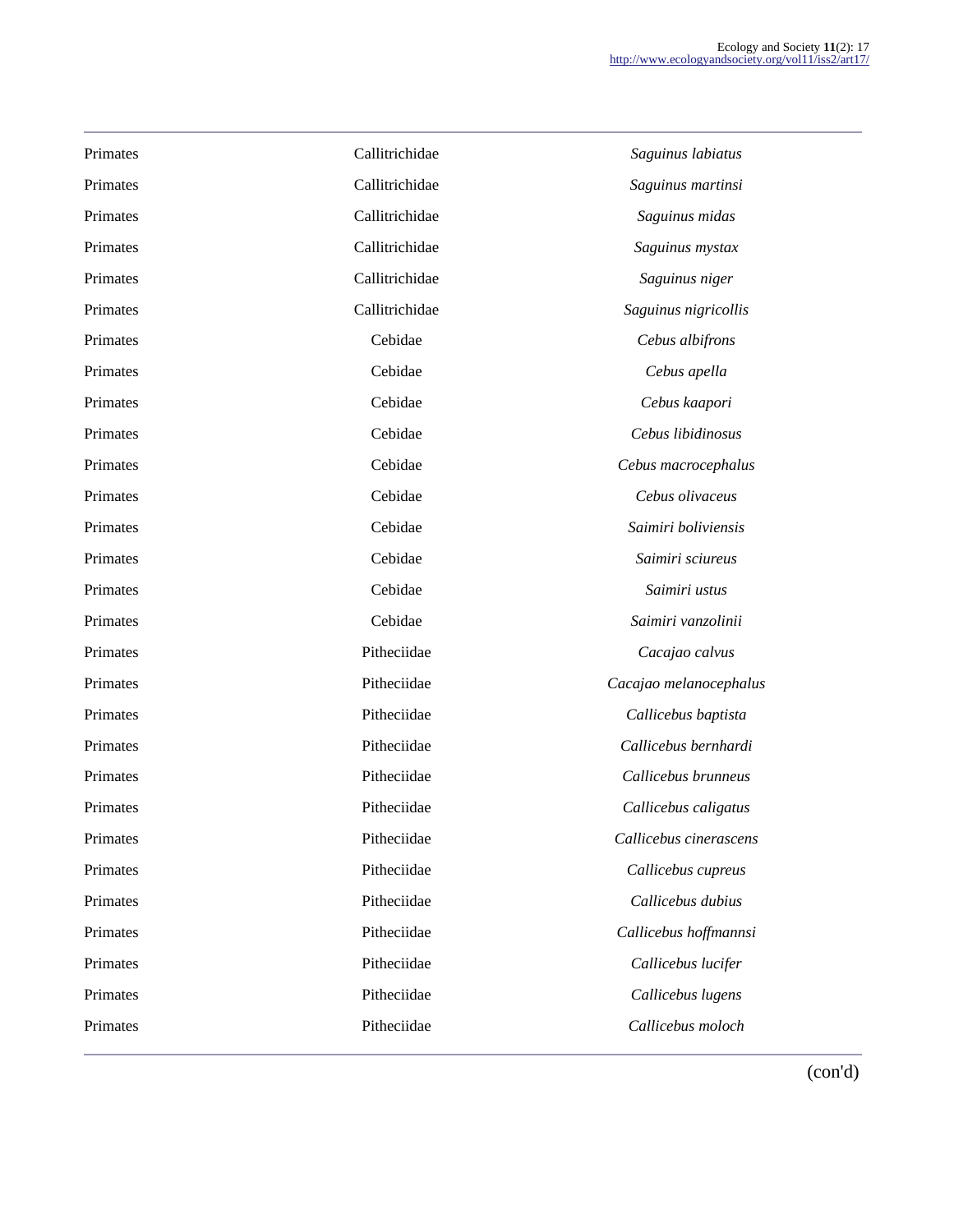| Primates | Pitheciidae   | Callicebus purinus      |
|----------|---------------|-------------------------|
| Primates | Pitheciidae   | Callicebus regulus      |
| Primates | Pitheciidae   | Callicebus stephennashi |
| Primates | Pitheciidae   | Callicebus torquatus    |
| Primates | Pitheciidae   | Chiropotes albinasus    |
| Primates | Pitheciidae   | Chiropotes chiropotes   |
| Primates | Pitheciidae   | Chiropotes sagulatus    |
| Primates | Pitheciidae   | Chiropotes satanas      |
| Primates | Pitheciidae   | Chiropotes utahicki     |
| Primates | Pitheciidae   | Pithecia albicans       |
| Primates | Pitheciidae   | Pithecia irrorata       |
| Primates | Pitheciidae   | Pithecia monachus       |
| Primates | Pitheciidae   | Pithecia pithecia       |
| Rodentia | Caviidae      | Cavia aperea            |
| Rodentia | Caviidae      | Cavia tschudii          |
| Rodentia | Caviidae      | Galea flavidens         |
| Rodentia | Caviidae      | Galea spixii            |
| Rodentia | Caviidae      | Kerodon rupestris       |
| Rodentia | Ctenomyidae   | Ctenomys minutus        |
| Rodentia | Ctenomyidae   | Ctenomys nattereri      |
| Rodentia | Cuniculidae   | Cuniculus paca          |
| Rodentia | Dasyproctidae | Dasyprocta azarae       |
| Rodentia | Dasyproctidae | Dasyprocta fuliginosa   |
| Rodentia | Dasyproctidae | Dasyprocta leporina     |
| Rodentia | Dasyproctidae | Dasyprocta prymnolopha  |
| Rodentia | Dasyproctidae | Dasyprocta punctata     |
| Rodentia | Dasyproctidae | Myoprocta acouchy       |
| Rodentia | Dasyproctidae | Myoprocta exilis        |
| Rodentia | Dasyproctidae | Myoprocta pratti        |
|          |               |                         |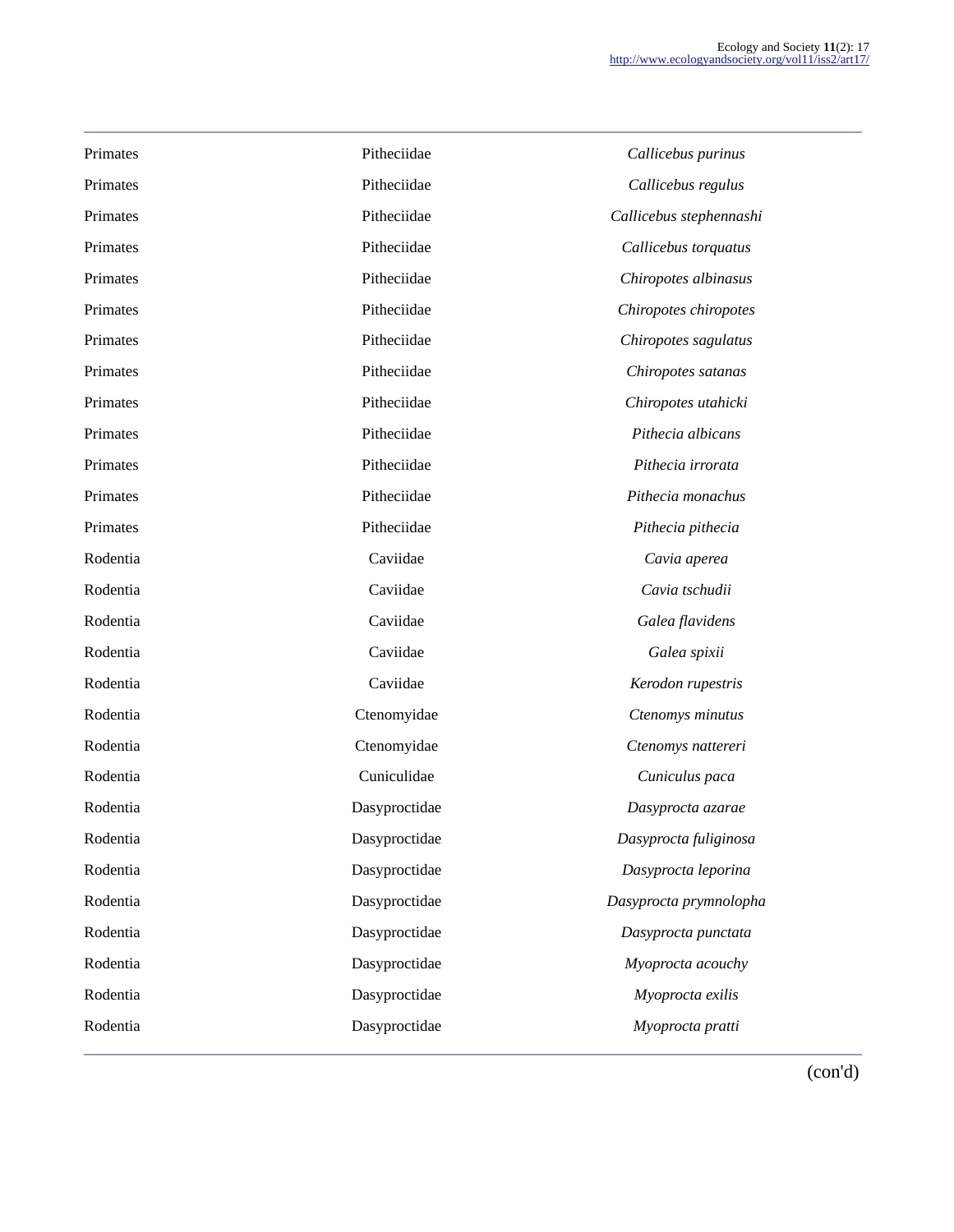| Rodentia | Dinomyidae | Dinomys branickii         |
|----------|------------|---------------------------|
| Rodentia | Echimyidae | Carterodon sulcidens      |
| Rodentia | Echimyidae | Clyomys laticeps          |
| Rodentia | Echimyidae | Dactylomys boliviensis    |
| Rodentia | Echimyidae | Dactylomys dactylinus     |
| Rodentia | Echimyidae | Echimys chrysurus         |
| Rodentia | Echimyidae | Echimys grandis           |
| Rodentia | Echimyidae | Isothrix bistriata        |
| Rodentia | Echimyidae | Isothrix pagurus          |
| Rodentia | Echimyidae | Lonchothrix emiliae       |
| Rodentia | Echimyidae | Makalata didelphoides     |
| Rodentia | Echimyidae | Makalata macrura          |
| Rodentia | Echimyidae | Mesomys hispidus          |
| Rodentia | Echimyidae | Mesomys stimulax          |
| Rodentia | Echimyidae | Proechimys amphichoricus  |
| Rodentia | Echimyidae | Proechimys brevicauda     |
| Rodentia | Echimyidae | Proechimys cayennensis    |
| Rodentia | Echimyidae | Proechimys cuvieri        |
| Rodentia | Echimyidae | Proechimys echinothrix    |
| Rodentia | Echimyidae | Proechimys gardneri       |
| Rodentia | Echimyidae | Proechimys goeldii        |
| Rodentia | Echimyidae | Proechimys hoplomyoides   |
| Rodentia | Echimyidae | Proechimys kulinae        |
| Rodentia | Echimyidae | Proechimys longicaudatus  |
| Rodentia | Echimyidae | Proechimys oris           |
| Rodentia | Echimyidae | Proechimys pattoni        |
| Rodentia | Echimyidae | Proechimys quadruplicatus |
| Rodentia | Echimyidae | Proechimys roberti        |
| Rodentia | Echimyidae | Proechimys semispinosus   |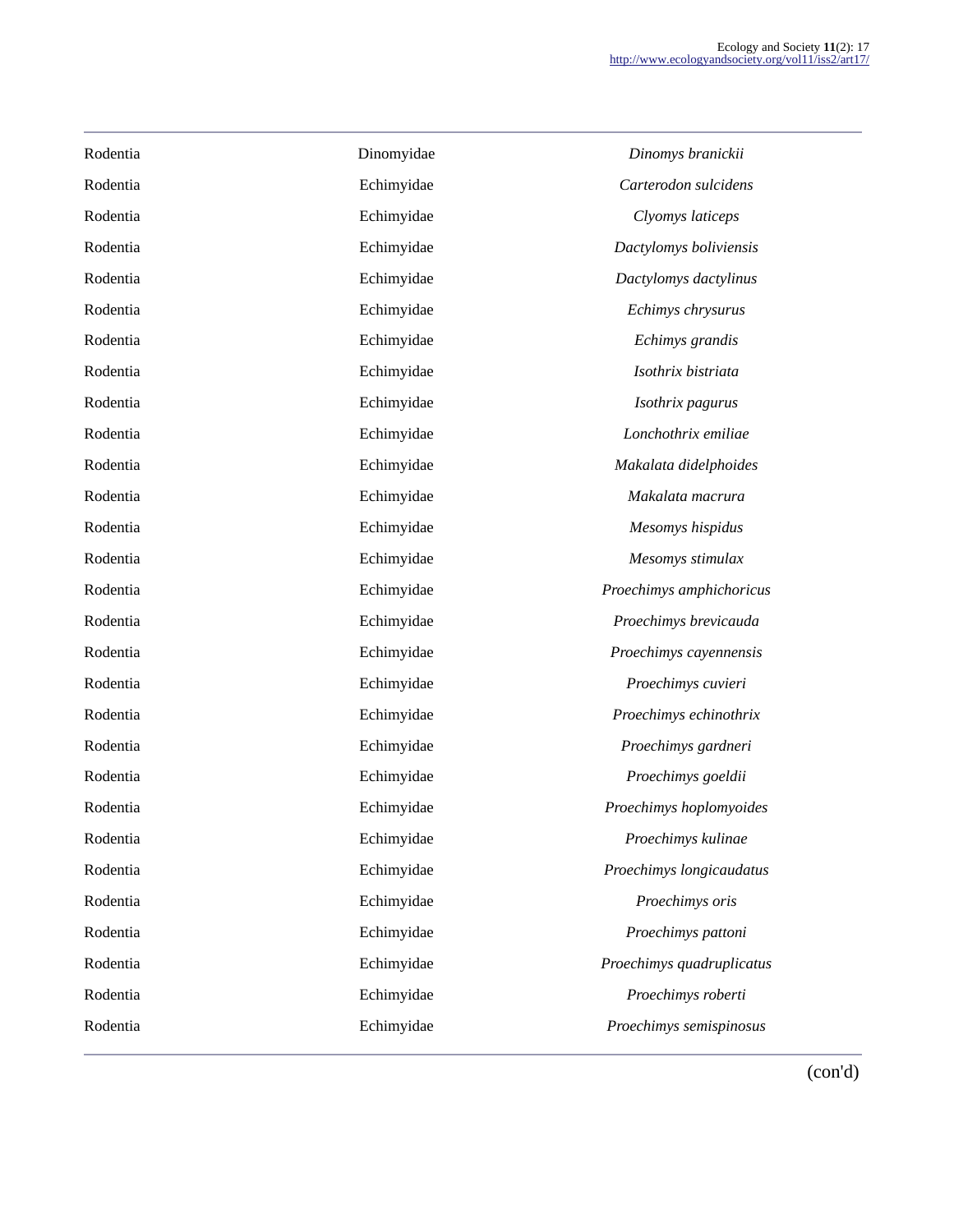| Rodentia | Echimyidae     | Proechimys simonsi        |
|----------|----------------|---------------------------|
| Rodentia | Echimyidae     | Proechimys steerei        |
| Rodentia | Echimyidae     | Thrichomys apereoides     |
| Rodentia | Erethizontidae | Coendou bicolor           |
| Rodentia | Erethizontidae | Coendou melanurus         |
| Rodentia | Erethizontidae | Coendou nycthemera        |
| Rodentia | Erethizontidae | Coendou prehensilis       |
| Rodentia | Erethizontidae | Coendou roosmalenorum     |
| Rodentia | Erethizontidae | Coendou spinosus          |
| Rodentia | Hydrochaeridae | Hydrochaeris hydrochaeris |
| Rodentia | Muridae        | Bolomys urichi            |
| Rodentia | Muridae        | Calomys callosus          |
| Rodentia | Muridae        | Holochilus sciureus       |
| Rodentia | Muridae        | Kunsia tomentosus         |
| Rodentia | Muridae        | Microryzomys minutus      |
| Rodentia | Muridae        | Neacomys dubosti          |
| Rodentia | Muridae        | Neacomys guianae          |
| Rodentia | Muridae        | Neacomys minutus          |
| Rodentia | Muridae        | Neacomys musseri          |
| Rodentia | Muridae        | Neacomys paracou          |
| Rodentia | Muridae        | Neacomys spinosus         |
| Rodentia | Muridae        | Neacomys tenuipes         |
| Rodentia | Muridae        | Necromys lasiurus         |
| Rodentia | Muridae        | Nectomys squamipes        |
| Rodentia | Muridae        | Neusticomys venezuelae    |
| Rodentia | Muridae        | Oecomys auyantepui        |
| Rodentia | Muridae        | Oecomys bicolor           |
| Rodentia | Muridae        | Oecomys concolor          |
| Rodentia | Muridae        | Oecomys mamorae           |
|          |                |                           |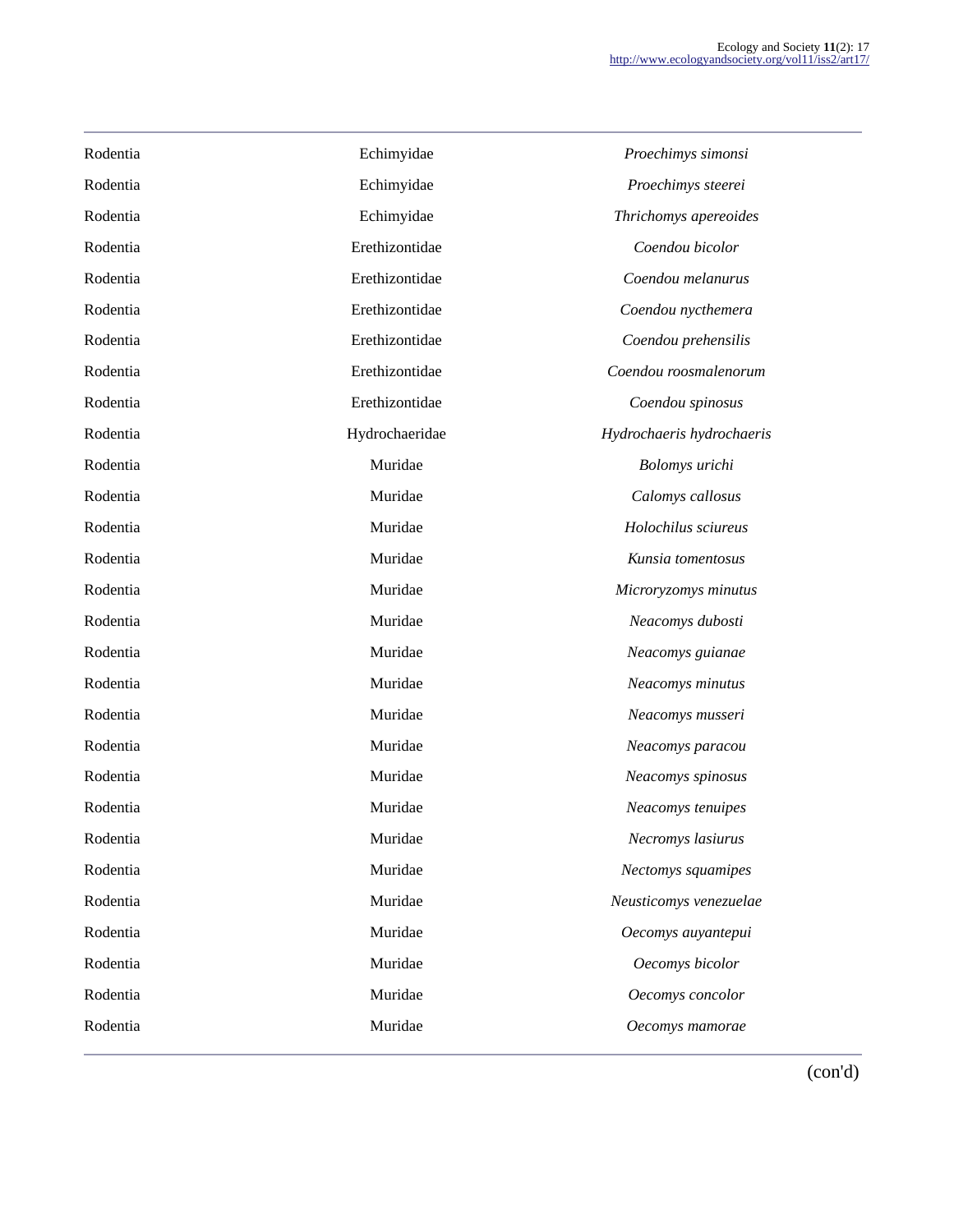| Rodentia | Muridae   | Oecomys paricola         |
|----------|-----------|--------------------------|
| Rodentia | Muridae   | Oecomys rex              |
| Rodentia | Muridae   | Oecomys roberti          |
| Rodentia | Muridae   | Oecomys rutilus          |
| Rodentia | Muridae   | Oecomys trinitatis       |
| Rodentia | Muridae   | Oligoryzomys chacoensis  |
| Rodentia | Muridae   | Oligoryzomys fulvescens  |
| Rodentia | Muridae   | Oligoryzomys microtis    |
| Rodentia | Muridae   | Oryzomys emmonsae        |
| Rodentia | Muridae   | Oryzomys macconnelli     |
| Rodentia | Muridae   | Oryzomys nitidus         |
| Rodentia | Muridae   | Oryzomys perenensis      |
| Rodentia | Muridae   | Oryzomys yunganus        |
| Rodentia | Muridae   | Oxymycterus amazonicus   |
| Rodentia | Muridae   | Oxymycterus angularis    |
| Rodentia | Muridae   | Oxymycterus roberti      |
| Rodentia | Muridae   | Peromyscus leucopus      |
| Rodentia | Muridae   | Pseudoryzomys simplex    |
| Rodentia | Muridae   | Rhipidomys gardneri      |
| Rodentia | Muridae   | Rhipidomys leucodactylus |
| Rodentia | Muridae   | Rhipidomys macconnelli   |
| Rodentia | Muridae   | Rhipidomys mastacalis    |
| Rodentia | Muridae   | Rhipidomys nitela        |
| Rodentia | Muridae   | Rhipidomys wetzeli       |
| Rodentia | Muridae   | Scolomys juruaense       |
| Rodentia | Muridae   | Sigmodon alstoni         |
| Rodentia | Muridae   | Thalpomys cerradensis    |
| Rodentia | Muridae   | Zygodontomys brevicauda  |
| Rodentia | Sciuridae | Microsciurus flaviventer |
|          |           |                          |